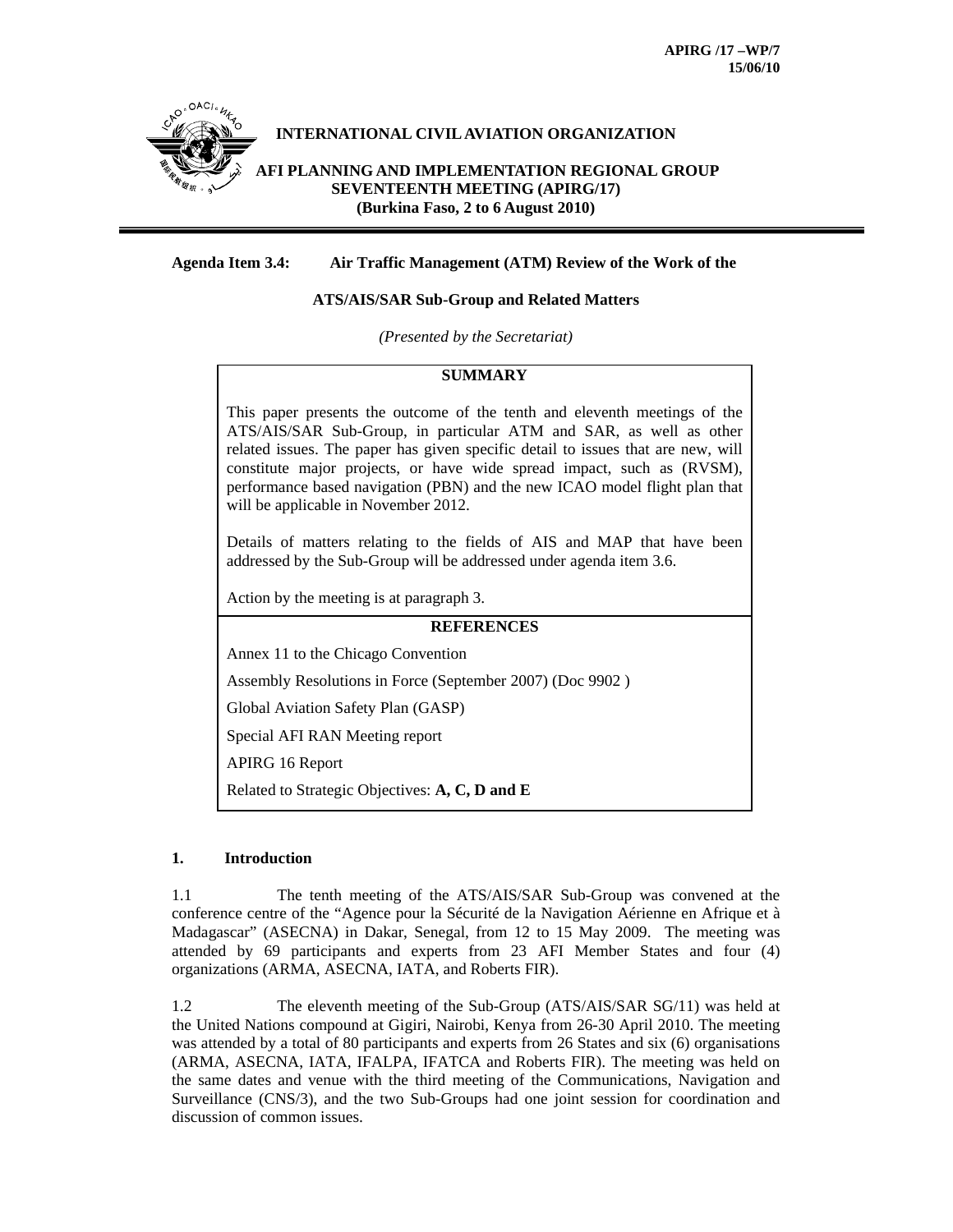1.3 Copies of the reports of both meetings were transmitted to members of the Sub-Group as well as to AFI provider user States. Comprehensive documentation for the meeting may be found on the ICAO website: http://www.icao.int/ under the APIRG web page. The Sub-Group recorded its action in the form of Draft Conclusions and Draft Decisions.

1.4 Apart from endorsement of the report, 45 Draft Conclusions and Decisions which are provided on the follow-up action form of the Sub-Group at **Appendix A** to this working paper are presented for consideration by the Group.

#### **2. Discussion**

# **FOLLOW-UP ON SP AFI RAN RECOMMENDATIONS, CONCLUSIONS AND DECISIONS WITHIN THE FRAMEWORK OF APIRG RELEVANT TO THE ATS/AIS/SAR SG**

2.1 The Sub-Group reviewed progress on the implementation of the Recommendations of the Special AFI/8 RAN Meeting, and Conclusions and Decisions formulated within the framework of APIRG relevant to its terms of reference, for follow-up and update as necessary, including the enhancement of the mechanism for follow-up of actions required to implement the Recommendations, Conclusions and Decisions. The APIRG follow-up form which captures information on action taken/to be taken, responsible parties, expected outcome and target dates was adopted with a modification to specifically reflect the status of implementation.

2.2 The ATS/AIS/SAR SG/11 reviewed developments related to the Recommendations of the SP AFI/8 RAN and Conclusions of APIRG 16 that are relevant to its terms of reference and accordingly updated action taken/planned on the Recommendations. Similarly, the Sub-Group reviewed updated Conclusions/Decisions of APIRG 16. The SP AFI/8 RAN Recommendations as well as Conclusions of APIRG 16 together with updated action and status thereon are at **Appendix B** and **Appendix C** respectively to this working paper.

2.3 In order to improve efficiency and facilitate follow up, in reviewing Draft Conclusions and Decisions formulated within the Sub-Group and subsidiary bodies reporting to it, the Sub-Group considered the need where appropriate, to merge Conclusions or Decisions with others that are considered similar or closely related. Furthermore, to identify as redundant those that are adequately addressed by other Conclusions, Decisions, procedures, or activities; and similarly, identified those that could be included in the terms of reference and work programmes of relevant APIRG subsidiary bodies or be included in the APIRG handbook to serve general purposes.

 In this context, Draft Conclusions/Decisions of the ATS/AIS/SAR SG/10 meeting were reviewed and reformulated as Draft Conclusions/Decisions of the eleventh meeting of the Sub-Group. Draft Conclusions/Decisions that originated from or were significantly re-formulated by the ATS/AIS/SAR SG/11 are reflected with the relevant subject matter in the body of this working paper. Collectively, all Draft Conclusions and Decisions of the Sub-Group since APIRG 16 are listed in Appendix D to this working paper.

## **REGIONAL PERFORMANCE OBJECTIVES**

2.4 The ATS/AIS/SAR SG/11 meeting recalled that the SP AFI/8 RAN 2008 formulated and referred to APIRG a series of performance framework forms (PFFs) establishing performance objectives for the AFI Region with relevant timeframes for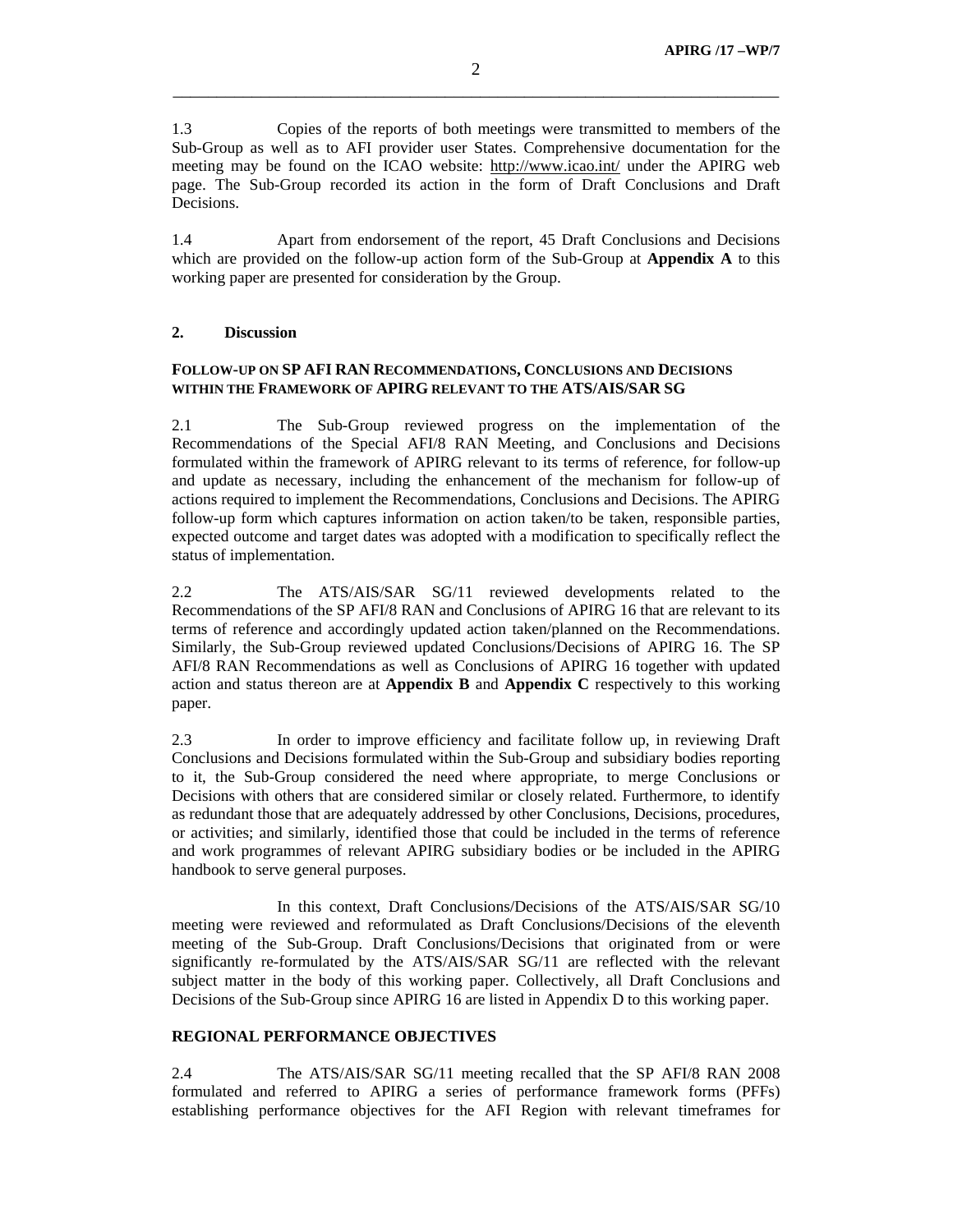achievement, to be updated and effectively applied in the Region. Accordingly, the ATS/AIS/SAR SG/11 reviewed and updated the PFFs from the SP AFI/8 RAN Meeting, and formulated the following Draft Conclusion:

### *DRAFT DECISION 11/26: ATM PERFORMANCE FRAMEWORK*

*That, the AFI Performance Framework Forms formulated by the Special AFI/8 RAN Meeting regarding performance objectives in the fields of ATM, AIS/MAP and SAR are updated as at Appendixes 3A to 3F to the report on Agenda Item 3.* 

| Appendix 3A | Implementation of the new ICAO Flight Plan Provisions           |
|-------------|-----------------------------------------------------------------|
| Appendix 3B | Optimization of the ATS route Structure in en-route airspace    |
| Appendix 3C | Optimization of the ATS route Structure in terminal airspace    |
| Appendix 3D | Optimization of vertically guided RNP approaches                |
| Appendix 3E | Search and Rescue                                               |
| Appendix 3F | Implementation of WGS-84 and Electronic Terrain & Obstacle Data |

1.1 The Performance Framework Forms relating to ATM and SAR are provided at **Appendix E** to this working paper. Performance objectives related to the fields of AIS and MAP are addressed under APIRG 17 Agenda item 4.6.

#### **ISSUES REQUIRING COORDINATION BETWEEN SUB-GROUPS**

2.6 The Sub-Group discussed a number of issues which required coordination between the ATS/AIS/SAR and the CNS Sub-Groups. The issues were subsequently discussed in a joint session of the two Sub-Groups on the fourth day of their respective meetings.

2.7 **Missing flight plans**. – The joint session of the two Sub-Groups was briefed about the problem of missing flight plans which had been highlighted and discussed in the ATS/AIS/SAR SG/11 meeting. It was noted that in a selected period of 27 days in the Johannesburg Air Traffic Control Centre (ACC), there were missing flight plans relating to 161 flights, averaging six (6) missing flight plans per day, or which on average, meant 2190 flight plans were not being received in the system annually.

2.8 The joint session of the Sub-Groups recalled with concern that the missing flight plans matter had become a perennial safety and efficiency issue for which solutions should be identified and put into effect as soon as practical. It was however, noted also that despite previous efforts by both Sub-Groups, the causes for missing flight plans had still not been fully determined. Further concern was that if the current rate of missing flight plans was not effectively addressed, the situation could be expected to result in more serious implications when the new ICAO model flight plan is implemented in November 2012.

2.9 In view of the above, the meeting formulated the following Draft Conclusion:

### *DRAFT CONCLUSION 11/27: RESOLUTION OF MISSING FLIGHT PLANS PROBLEM*

*That, in order to effectively address the problem of missing flight plans between AFI ACCs, AFI States:* 

- *a) take immediate measures to ensure that standard requirements for flight plan processing are adhered to;*
- *b) ensure that all FIRs collect/record information on missing flight plans and exchange such information/data with other FIRs;*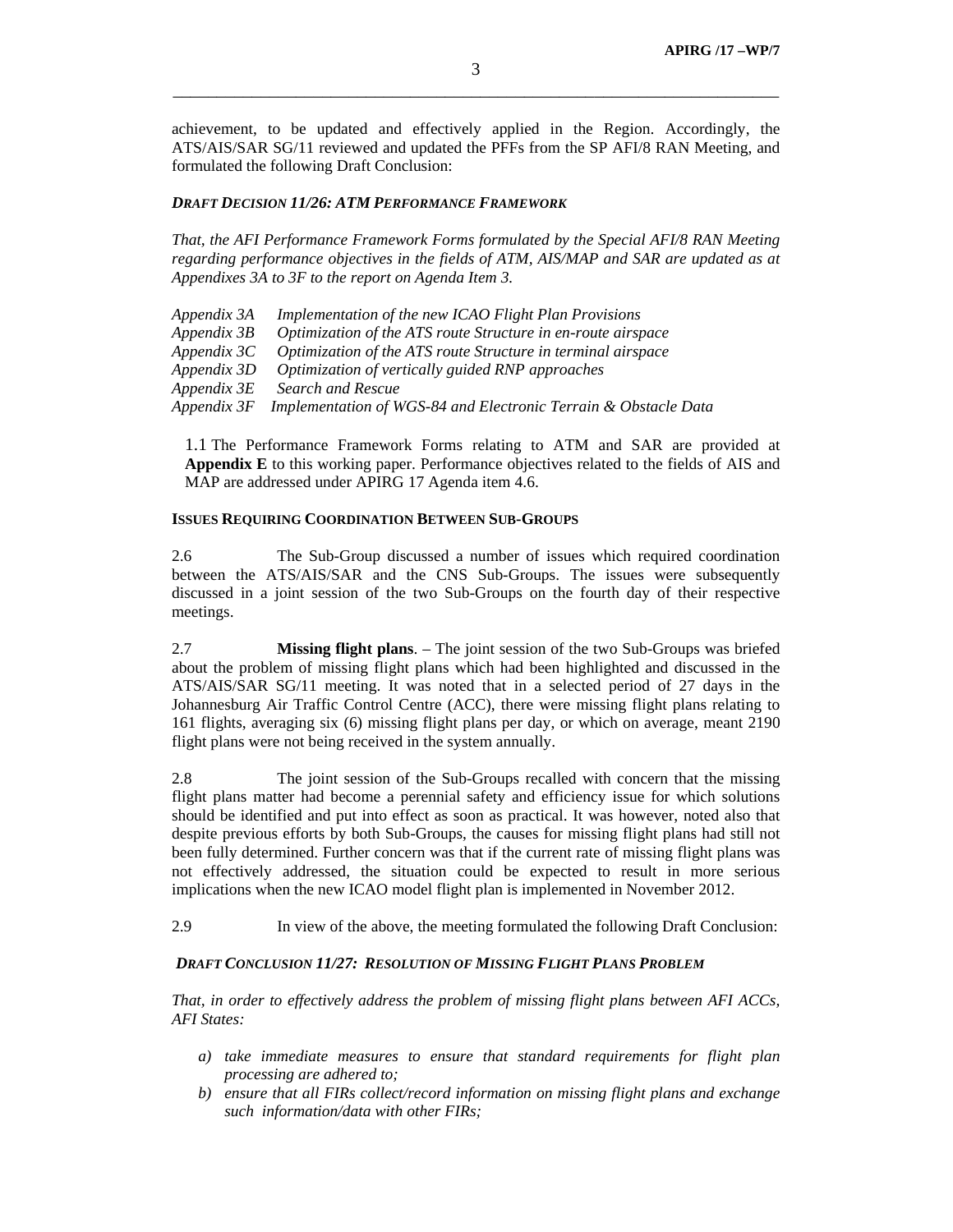- *c) ensure that ACCs/FICs respond to queries from other ACCs/FICs regarding missing flight plans on a timely basis, providing details that might assist not just the affected FIRs but others in resolving the causes for missing flight plans; and*
- *d) bring the trend information/data on missing flight plans to the attention of the TAG for further action*

2.10 **Coordination of Traffic between FIRs** – The joint session of the Sub-Groups was informed of an increase in operational anomalies because of institutional issues, transfer and coordination of traffic between control organizations in particularly between Algeria and Tunisia. The meeting emphasized on the fundamental necessity of having the letters of agreement/procedure between Algeria and Tunisia, as well as any other ATS supporting facilities, up to date.

2.11 **Required Communication Performance (RCP) concept** – The Sub-Groups were informed about the ongoing work on the development of the Required Communication Performance (RCP) concept. A proposal was made for the AFI Region to embrace the concept, noting the various challenges facing the AFI Region, including the lack of direct communication and surveillance in remote continental and oceanic airspace which has led to the use of data link applications to support separation assurance and conformance monitoring. The Sub-Groups agreed to follow up on the concept as it was being developed.

# **RVSM OPERATIONS AND MONITORING**

2.12 **RVSM Implementation Safety Seminar (RISS) (SIP) –** The ATS/AIS/SAR SG/11 noted the outcome of the RVSM Implementation Safety Seminar (Special Implementation Project (SIP)) which was successfully convened at Hotel SixEighty in Nairobi, Kenya 19-22 April 2010. The meeting was apprised on the proceeding of the Seminar and noted the issues raised by the Seminar which were to be taken into consideration for action by various parties including the ATS/AIS/SAR Sub-Group. Further details regarding outcome of the Seminar are at **Appendix F** to this working paper.

2.13 **ARMA Report –**The ATS/AIS/SAR SG/11 considered several aspects regarding the work undertaken by the AFI Regional Monitoring Agency (ARMA). ARMA presented an overview of activities since the tenth meeting of the Sub-Group in May 2009. In particular, the following issues were noted:

- ¾ The work of the ARMA was hamstrung by lack of data from States, and efforts to improve the flow of data are realizing limited improvement;
- $\triangleright$  The requirement of RVSM approvals by States continues to be a challenge. Some States still allow aircraft in the RVSM strata without appropriate approvals; and
- ¾ In order to ensure that altimetry systems meet the required specifications, height monitoring needs to be undertaken by all operators; this is currently not the case.

 The Sub-Group meeting noted with concern that the above issues not only hamper the work of the ARMA but have direct safety implications. Urgent attention by States, air navigation services providers and aircraft operators was emphasized.

2.14 **Post Operational Safety Case (POSC) –** The Sub-Group recalled that the strategy to demonstrate the achievement of the Safety Policy has been supported by three principle safety arguments, and noted that these were followed in the process of the POSC: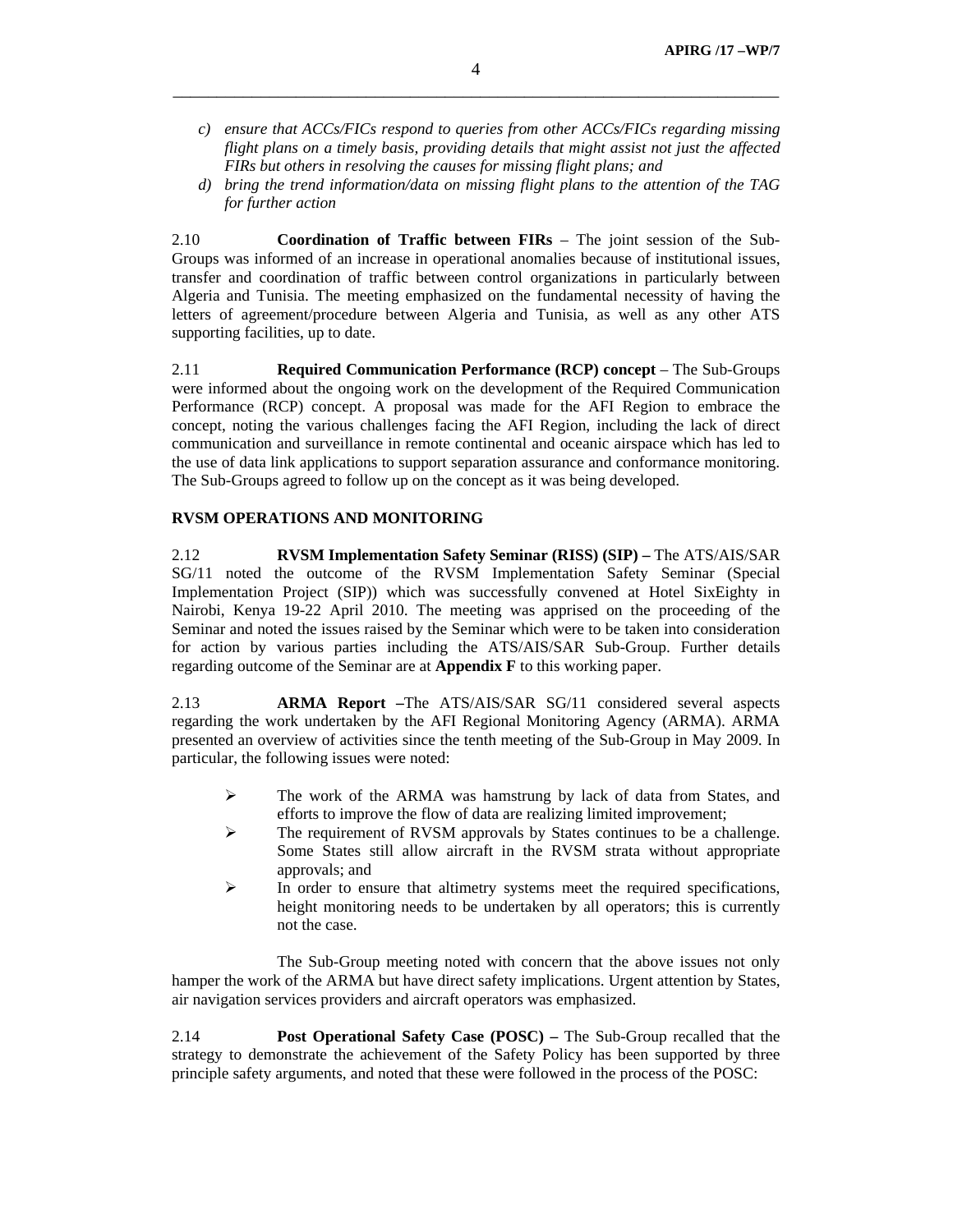- That RVSM in AFI is safe in principle after operational experience is measured against the safety requirements in the PISC;
- That the AFI RVSM application is safe by applying and realizing the safety requirements based on the availability of safety data over time period 25 September 2008 to 30 September 2009;
- That the issues that were identified in the PISC, and the assumptions made therein, have been satisfactorily addressed.

2.5 The overall conclusion was that due to the elevated overall risk element, RVSM operations were not meeting the required quantitative safety levels and remedial actions need to be implemented by concerned parties to address the concerns. The POSC culminated in twenty three safety recommendations which were to be presented to States through a State Letter, for consideration and implementation as applicable.

2.16 In summary, the outcome of the POSC was indicative of a number of issues that required to be addressed as matter of urgency; these include:

- $\triangleright$  the need for States (ANSPs) to support the ARMA with regard to provision of data, and several other items identified in the terms of reference of the RVSM National Programme Manager;
- $\triangleright$  reporting of incidents by all parties (States/ANSPs, airspace users, etc.);
- strict RVSM approval processes and oversight; and
- ¾ consideration of the outcome of the RISS which was held in Nairobi, 19-22 April 2010.

2.17 **Pilot Guidance Material –** The Sub-Group reviewed and endorsed pilot training guidance material that was updated by IFALPA from material developed by the same prior to RVSM implementation in September 2008.

2.18 **Collision Risk Assessment (CRA) –** The Sub-Group considered the outcome of the Fourth AFI CRA, which was the first full Assessment after the implementation of RVSM in the AFI Region and covered the time period from the 25 September 2008 until the end of September 2009. The CRA forms part of and contributes to the POSC. The meeting noted that the estimated Collision Risk was calculated to have been above the Overall TLS by a factor of six (6). The main contributing factor to the Overall Risk was identified to be aircraft operating at the incorrect flight levels.

2.19 The Sub-Group noted with concern that data required by the ARMA was received from only a limited number of FIRs, and that the assessment was made difficult to compile due to the absence of data from various other FIRs. Moreover, the quality of the available information varied significantly. It was evident from the information provided to the Sub-Group that vertical incidents have increased since the implementation of RVSM, and that this could largely be attributed to aircraft operating at the wrong flight levels. This aspect appears to be coupled with lapses in the provision of ATM. A concerted effort from air traffic services providers will be necessary to rectify this situation. Once again the continuing challenge of aircraft operating in the AFI RVSM airspace without appropriate State RVSM Operational Approval was noted.

2.20 **Long Term Height Monitoring** – It was recalled that the AFI RMA is a Regional entity performing functions on behalf the AFI Region in accordance with the ICAO AFIRMA Manual, ICAO Doc 9574 and other relevant ICAO provisions in order to meet the requirements of Section 3.3 in particular paragraphs 3.3.5.1 through 3.3.5.2 of Annex 11 to the Chicago Convention. Accordingly, the following primary functions are expected to be carried out by the ARMA: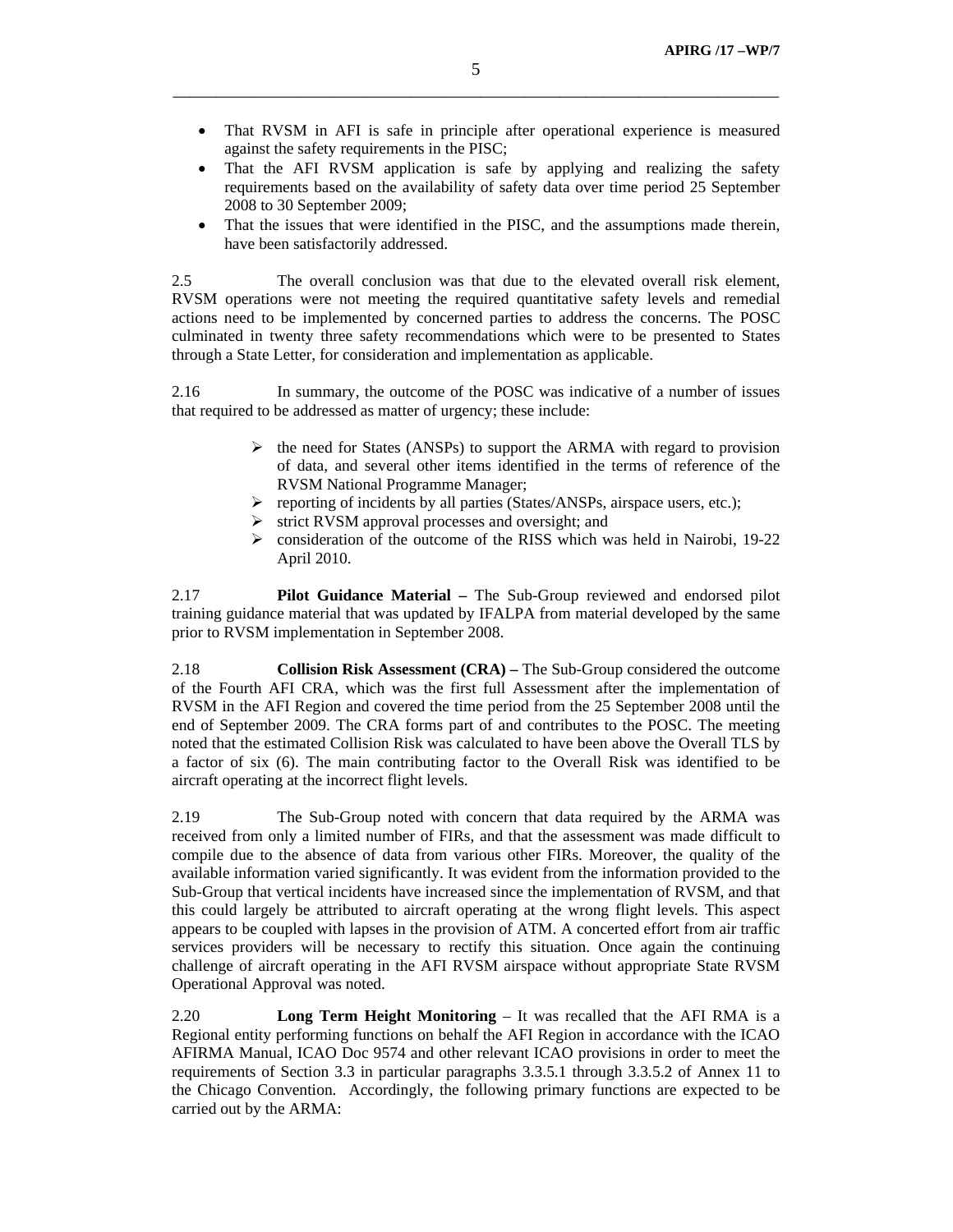- $\triangleright$  Establish and maintain a database of RVSM approvals;
- ¾ Monitor aircraft height-keeping performance and the occurrence of large height deviations and report results as appropriate;
- $\triangleright$  Conduct Safety Assessments and report results as appropriate;
- ¾ Monitor operator compliance with State approval requirements; and
- ¾ Initiate necessary remedial actions if RVSM requirements are not met.

2.21 The Sub-Group noted the new provisions (Standards) relating to Section 7.2 of Annex 6 to the Chicago Convention (Ref: Amendment 34 to Annex 6) concerning longterm monitoring requirements to ensure the safety of operations in RVSM airspace, which will become applicable on 18 November 2010. Amongst others, the new provisions require that:

- ¾ *An aeroplane shall demonstrate a vertical navigation performance in accordance with Appendix 4 to Annex 6 Part 1; and*
- ¾ *The State of the Operator that has issued an RVSM approval to an operator shall establish a requirement which ensures that a minimum of two aeroplanes of each aircraft type grouping of the operator have their height-keeping performance monitored, at least once every two years or within intervals of 1 000 flight hours per aeroplane, whichever period is longer. If an operator aircraft type grouping consists of a single aeroplane, monitoring of that aeroplane shall be accomplished within the specified period.*

2.22 **RVSM National Programme Managers (NPM) –** It was noted that in some States availability of RVSM National Programme Managers (NPM) or updated information regarding their contact details was no longer receiving the priority it deserves, thus exacerbating challenges faced by the ARMA as discussed above. State Letters urging action from States in this regard have had limited success. It was agreed that the Regional Offices should issue a new State Letter urging States to do the necessary on this matter.

2.23 **AFI FIRs not providing data to ARMA**—The Sub-Group discussed the issue of FIRs in the AFI Region that were not providing necessary RVSM related data to the ARMA. It was noted that when the AFI Region commenced collection of the data, some FIR/s were already providing the data to other Regions' RVSM monitoring bodies. It was highlighted however, that non-availability of such data distorted the AFI Regional RVSM safety analysis and could defeat the purpose of regional monitoring. It was agreed that ICAO would initiate coordination as necessary to facilitate the forwarding of information to the ARMA.

2.24 **Strategic Lateral Offset Procedures (SLOP) –** In order to enhance safety, particularly in the RVSM environment, the ATS/AIS/SAR SG/11 completed the work that had been started by the tenth meeting of the Sub-Group regarding the application of SLOP in the AFI Region. The Sub-Group noted that the provisions of PANS-ATM Doc 4444 regarding SLOP application were adequately clear. The Sub-Group identified areas in the AFI Region for application of SLOP and accordingly formulated the following Draft Conclusion: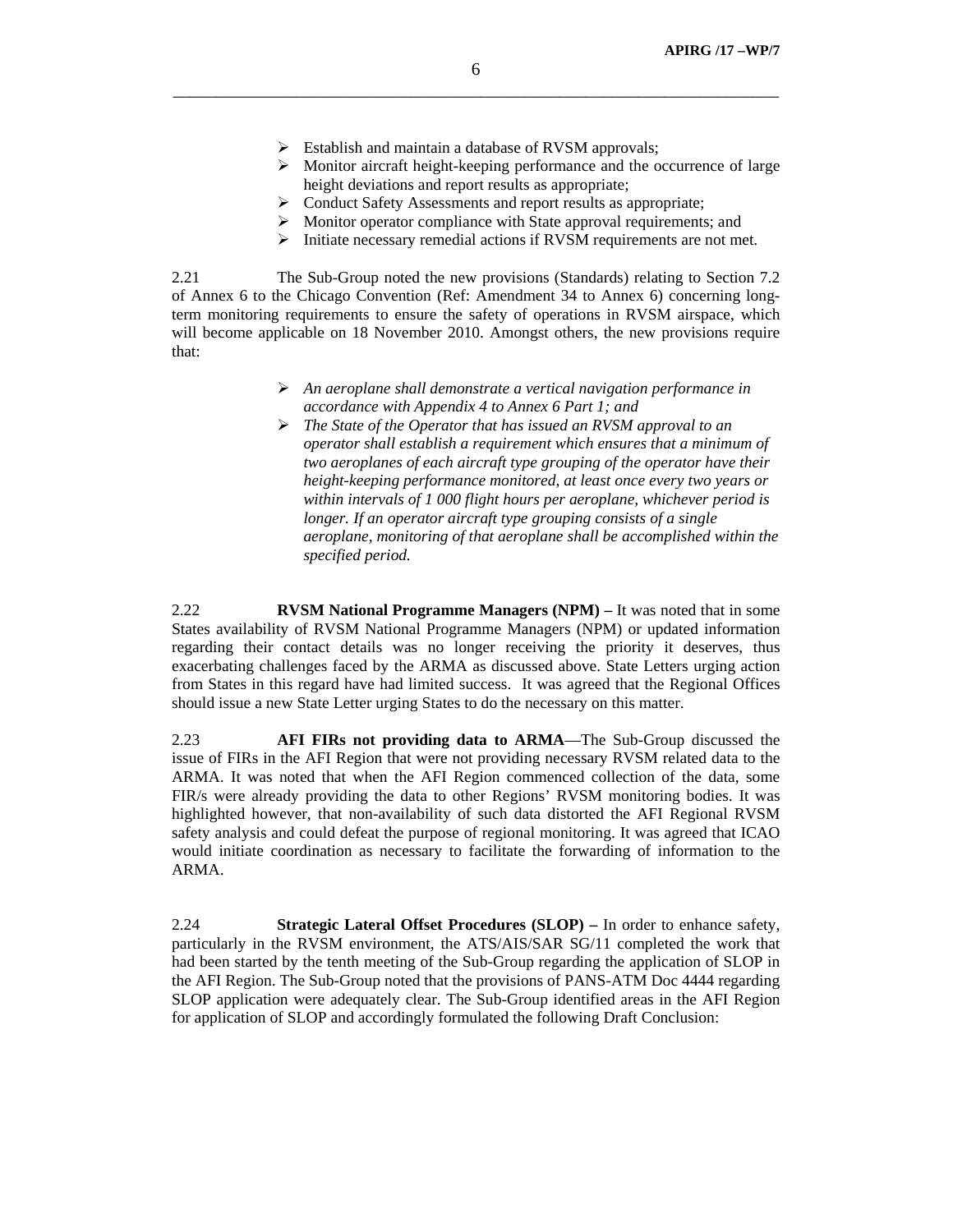*DRAFT CONCLUSION 11/28: IMPLEMENTATION OF STRATEGIC LATERAL OFFSETS IN THE AFI REGION* 

*That States shall implement SLOP within their areas of responsibility, by AIRAC effective*  date 30th November 2010, in line with provisions in PANS-ATM Doc 4444 Chapter 16 and *the following guidance:* 

- *a) SLOP will be applied in those Oceanic FIRs where fixed routes are established excluding defined random routing areas.*
- *b) SLOP will be applied in all areas of the Continental AFI Region except in those areas where ATC separation is provided by surveillance, unless approved by the State.*

*Note 1: Pilots may contact other aircraft on the inter-pilot frequency 123.45 MHz to coordinate offset.* 

 *2: Pilots are to note that frequency 126.90 MHz is mostly used in the AFI Region.* 

#### **PERFORMANCE BASED NAVIGATION (PBN) AND AFI ATS ROUTE NETWORK**

2.25 The ATS/AIS/SAR SG/11 reviewed developments and progress in the implementation of PBN since APIRG 16 meeting 19-23 November 2007, including outcome of the Joint PBN & GNSS/I TFs that was held in September 2009. It was noted that due to low participation, the second Joint PBN & GNSS/I TFs which was to be convened in March 2010 had to be postponed. As such, there was unfinished business which includes the revised Regional PBN Implementation Plan which was to be merged with the GNSS Implementation Strategy.

2.26 **Regional PBN Implementation Plan:** The meeting deliberated on aspects of the Plan including in particular, issues related to approaches and the AFI GNSS Implementation Strategy which is to be integrated into the Regional PBN Implementation Plan.

2.27 More specifically, there were debates on aspects of the Plan such as the application of the terminology "approach with vertical guidance (APV) procedures" emanating from the Joint Meeting of the PBN and GNSS/I Task Forces in September 2009, as well as supporting infrastructure including onboard technology . It was noted that the term was used in the context of its definition in the PBN Manual (Doc 9613), that is to indicate an instrument procedure which utilizes lateral and vertical guidance but which does not meet the requirements established for precision approach and landing operations. It was noted that in developing the Regional Roadmap for implementation of PBN, the PBN TF/2 meeting Nairobi 4-6 December 2008 had, in some parts of the Roadmap indicated that APV should be achieved through Baro-VNAV and SBAS, while in some parts of the Roadmap, only Baro-VNAV was identified to support APV.

2.28 As it appeared that there were still divergent unresolved views on the matter, the Sub-Group recognized that such technical details could only be appropriately addressed by the PBN TF. However, it was acknowledged that elements that still required further deliberations should not in the short term hinder implementation of the plan. In this regard, the Sub-Group agreed that, except for editorial changes and modifications by the Joint PBN and GNSS TFs meeting in September 2009, which transformed the Roadmap to a Plan in accordance with Assembly Resolution A36-23, the AFI Regional PBN Implementation Plan should, with regard to the issue of APV, retain the sensors specified by the PBN TF/2, and submitted as such to APIRG 17.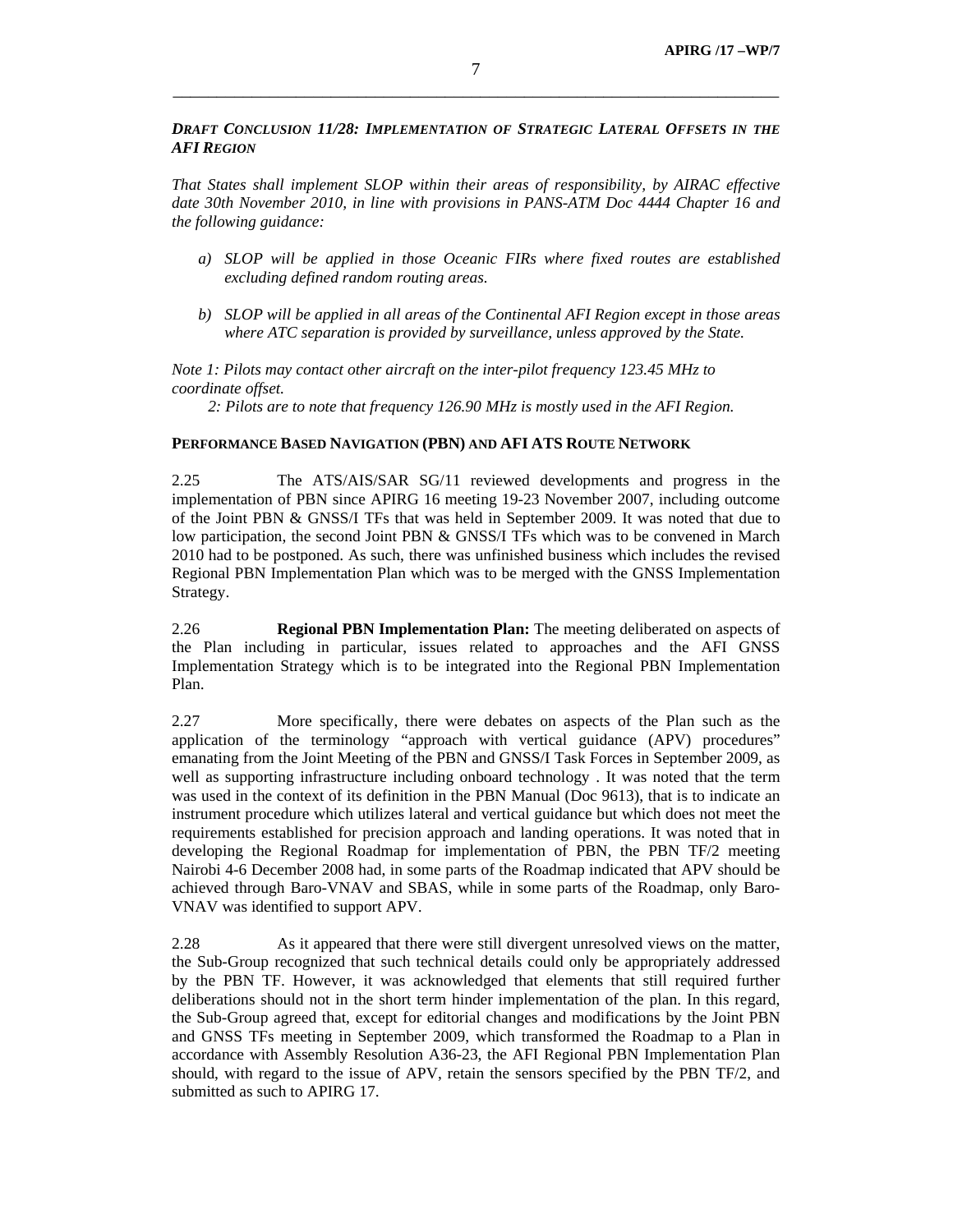2.29 Based on the above, the ATS/AIS/SAR SG/11 meeting formulated the following Draft Conclusion:

#### *DRAFT CONCLUSION 11/29: AFI PBN IMPLEMENTATION REGIONAL PLAN*

*That,* 

- *a) The AFI Regional PBN Implementation Plan is updated and endorsed as at Appendix G to this working paper, to more accurately reflect PBN implementation goals in Assembly Resolution A36-23, guidance in the PBN Manual (9613), and Regional planning guidance provided by APIRG; and*
- *b) the Regional PBN Implementation plan be included in the AFI Doc 003.*

2.30 In order to support States' efforts to develop their National PBN Implementation Plans in accordance with APIRG 16 Conclusion 16/3: *Development of States PBN Implementation Plans*, and to progress with implementation, the Sub-Group endorsed the following Draft Conclusions, providing a template for national plans and tools that may be used:

### *DRAFT CONCLUSION 11/30: NATIONAL PBN IMPLEMENTATION PLAN*

#### *That States,*

- *a) use the Regional PBN implementation plan template at Appendix H to this working paper, for the development of a national PBN implementation plan and consider the action planning provided by the Joint PBN/GNSS/I Task Forces meeting to support planning;*
- *b) provide feedback to the ESAF and WACAF Regional Offices by 30 October 2009 regarding progress in the development of their national plans, indicating any challenges, if any, that are delaying the development of the plan, as well as measures taken or to be taken to overcome such challenges; and*
- *c) complete their National PBN Plans as soon as possible, but not later than 31 December 2009,*

### *DRAFT CONCLUSION 11/31: PBN IMPLEMENTATION TOOLS*

*That States,* 

- *a) are encouraged to use project management plans and implementation action plans such as provided at Appendix I-1 to I-6 to this working paper, as well as project management softwares (such as Microsoft Project or freely available applications) , to support PBN implementation activities; and*
- *b) carry out a gap analysis using the project plan template attached to the report, or similar approach, in order to more accurately develop their PBN implementation plans.*

2.31 **PBN/GNSS Task Force**: Taking into consideration the objectives assigned to PBN Task Force and noting the critical role of GNSS in the implementation of PBN navigation specifications, the Sub-Group was of the view that the PBN Task Force and GNSS Implementation Task Force should merged. The Sub-Group also noted that the merger had been discussed by the two Task Forces. In this regard, the Sub-Group agreed on the establishment of the AFI PBN/GNSS Task Force and the following Draft Decision: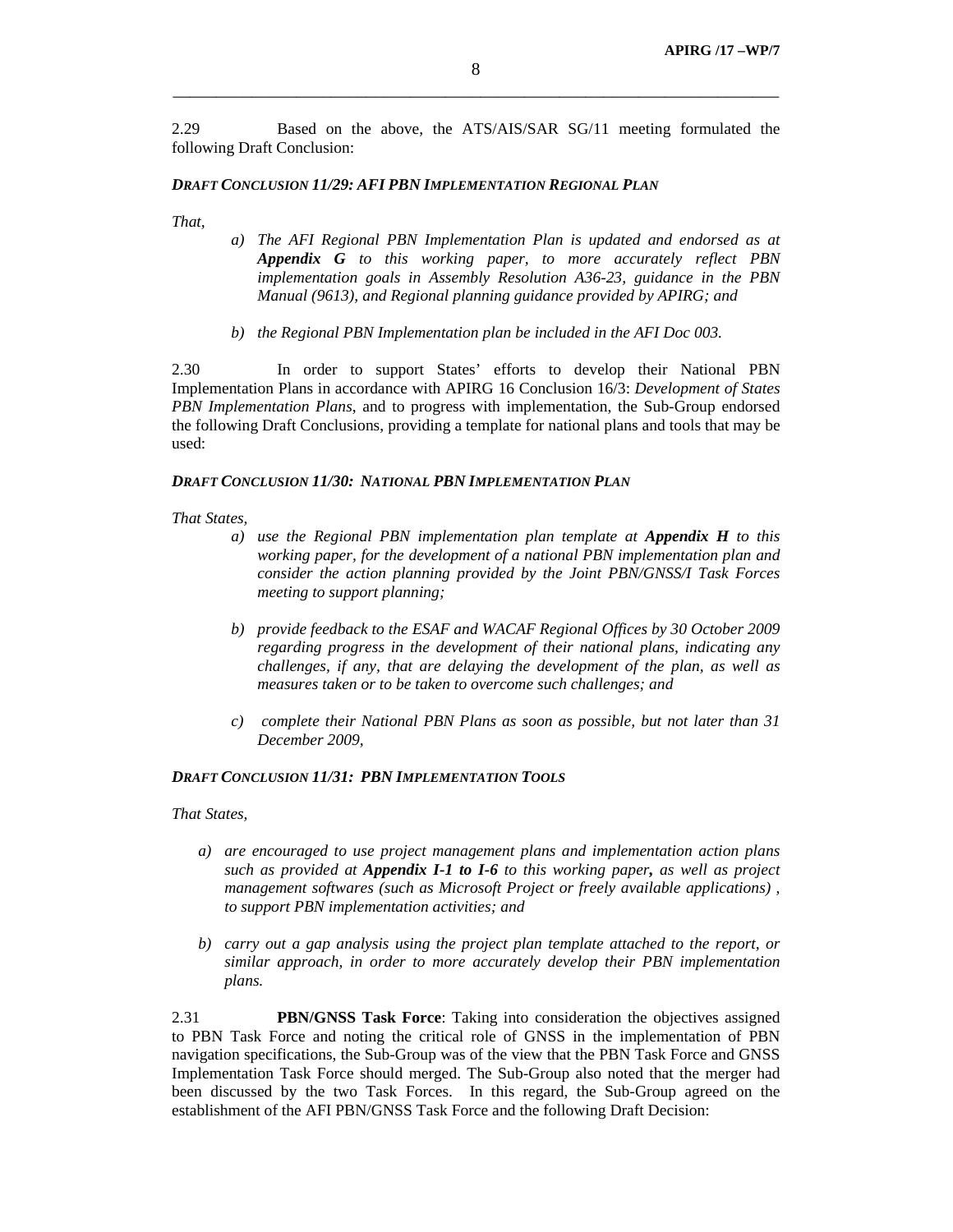## *DRAFT DECISION 11/19: DISSOLUTION OF THE GNSS IMPLEMENTATION AND PBN TASK FORCES AND ESTABLISHMENT OF THE PBN/GNSS TASK FORCE.*

*That the GNSS Implementation and PBN Task Forces are dissolved and the PBN/GNSS Task Force is established with the terms of reference in Appendix 6G to the report on agenda item 6 (Appendix XX to this working paper).*

2.32 **ATS Routes Implementation and Development** – The Sub-Group noted that users (IATA) had prepared an updated user priority list of ATS routes to be implemented, which consolidated all previous priority lists. It was noted that a number of ATS routes had been in the Air Navigation Plan for some time and that the implementation of such routes was imperative to efficiency of the airspace and contribution to environmental protection.

2.33 The Sub-Group endorsed the establishment of the PBN Route Network Development Working Group (PRND WG) as proposed by the Joint PBN & GNSS/I TFs in September 2009, and agreed to refer the development of ATS routes to the Working Group, and accordingly the following Draft Decision.

## *DRAFT DECISION 11/32: PBN ROUTE NETWORK DEVELOPMENT WORKING GROUP (PRND WG)*

*That the AFI PBN Route Network Development Working Group (PRND WG) is established with the terms of reference, composition and working arrangements as at Appendix J to this working paper. A list of Priority Air Routes proposed by users (IATA) for implementation has been appended in Appendix K to this working paper.* 

2.34 It was recognized that work assigned to the PRND WG had accumulated since the Working Group was established in September 2009. Furthermore, that coordination in the comprehensive definition of the user requirements and the work of the PRND WG would significantly support implementation. In this regard, the meeting accepted with appreciation IATA's offer to host an ATS route development coordination and development meeting at the earliest possible date, in order to facilitate expeditious Regional ATS route development and implementation, in particular ATS routes identified in the priority list.

2.35 Pursuant to the above, the ATS Routes Development Coordination and First Meeting of the Performance Based Navigation Route Network Development Working Group (PRND WG/l) was scheduled to be convened in Johannesburg, South Africa, 13 - 16 July 2010. The meeting will accordingly update the list submitted by IATA to ATS/AIS/SAR SG/11.

2.36 **AFI Flight Procedures Office/Programme (FPO/FPP):** Concern was raised regarding delays in establishing the AFI Flight Procedures Office (FPO) as envisaged by the Special AFI/8 RAN Meeting 2008 under Recommendation 6/10. Establishment of the AFI FPP was viewed as critical, considering Assembly Resolution 36-23 related to PBN implementation global goals and the limited resources of many States in the AFI Region. The Sub-Group was informed that ASECNA was ready to host the AFI FPP.

2.37 Information was provided in this regard, that as the concept of an FPP was new, it had been considered essential not to start with several Regional FPPs at the same time, but to use the experience of establishing one to inform establishment of others, in order to reduce risks of the FPPs not meeting objectives. In the same vein, ICAO had assigned the Implementation and Resource Development Coordinator for the ICAO PBN Programme at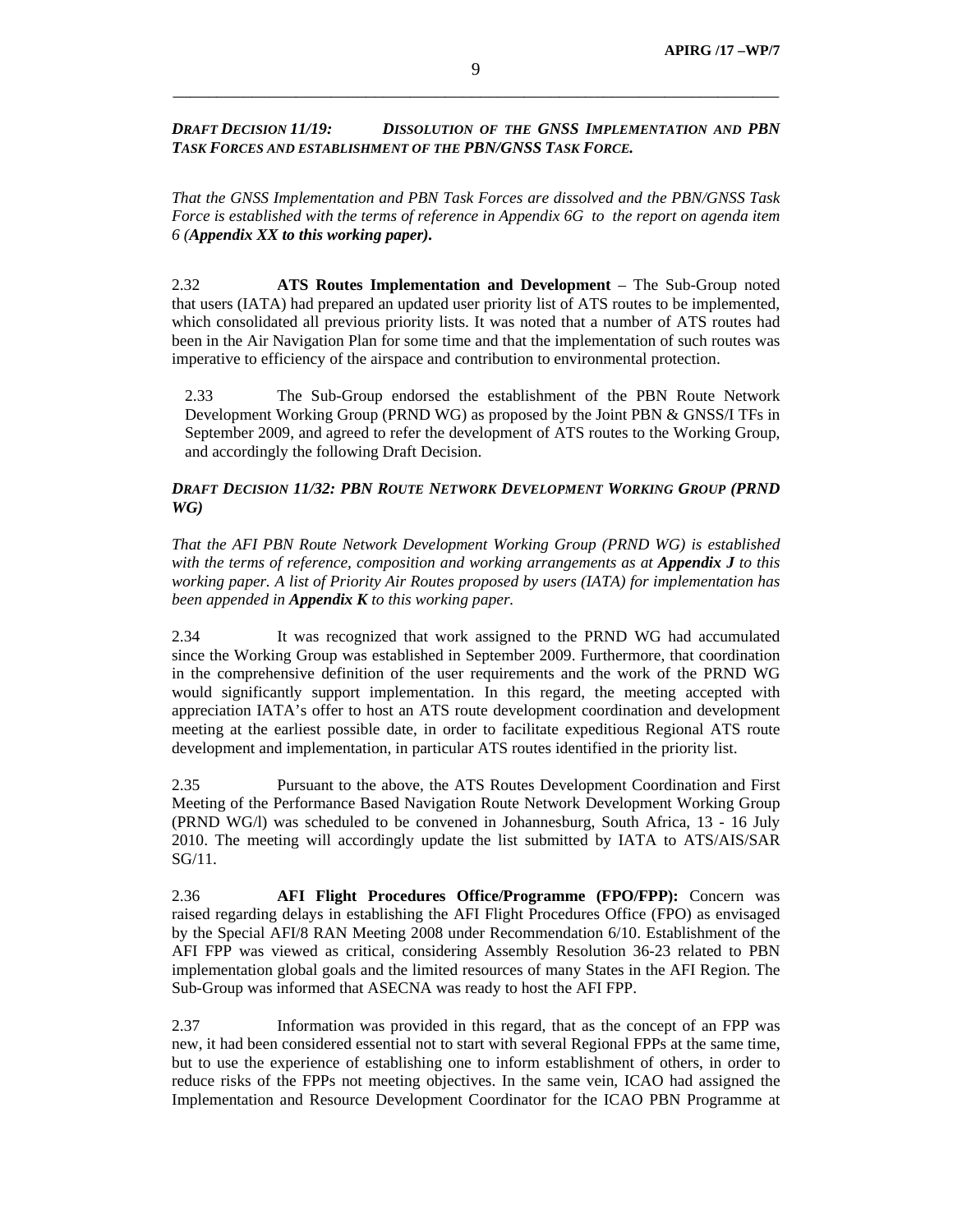ICAO HQ to provide close guidance to the establishment of the first FPP in the APAC Region, including on-site elements thereof, to ensure that principles that form the tenets of the FPP are adequately met.

2.38 It was however expected that, based on valuable experience gained in the establishment of the FPP in the APAC Region, the letter to invite interested States for proposals to host the FPP would be disseminated by the end of June 2010.

2.39 Based on the above, the Sub-Group formulated the following Draft Conclusion:

# *DRAFT CONCLUSION 11/33: DISSEMINATION OF A LETTER INVITING PROPOSALS FOR ESTABLISHMENT OF THE AFI FLIGHT PROCEDURES PROGRAMME (FPP)*

*That, pursuant to Special AFI/8 RAN Meeting Recommendation 6/10, ICAO disseminate, as a matter of urgency, the letter inviting interested States and international organizations to submit proposals for establishment and hosting of the AFI FPP.* 

2.40 It was also noted, that not withstanding the above, the establishment of the FPP is to support the sustainable implementation of PBN by States. However, States are expected to proceed with implementation of PBN using available resources and expertise, without waiting for the establishment and operation of the FPP. The Sub-Group also recognized that ICAO had scheduled a PBN Procedure design course that is to be held in Dakar, Senegal 19-30 July 2010 and in collaboration with other parties, arranged a PBN Airspace Planning Workshop to be convened 6-9 September 2010 in Johannesburg, South Africa.

2.41 **Safety assessments and monitoring:** The Sub-Group debated on the need for clear orientation on how to perform a safety assessment for PBN implementation. The Secretariat explained that guidance is provided in different ICAO documentation to perform a qualitative or quantitative assessment. Among the documents are *Doc 9689- Manual on Airspace Planning Methodology for the Determination of Separation Minima, Doc 9859-SMS Manual and Circ 319- A Unified Framework for Collision Risk Modelling in Support of the Manual on Airspace Planning Methodology the Determination of Separation Minima (Doc 9689).* It was also highlighted that to achieve sound results, the safety assessments, depending on the method chosen would require a multidisciplinary group involving mathematicians and statisticians besides ATM experts.

2.42 The ATS/AIS/SAR SG/11 also had a comprehensive discussion on the matter of Regional PBN system safety monitoring and recognized that any safety monitoring, including PBN system safety monitoring, remains the responsibility of each State. Furthermore, it was acknowledged that the need for Regional system safety monitoring could not be clearly identified and justified and could overlap with the system safety management already being put in place by the States, with no additional benefits. As such, the concept of Regional system safety monitoring was considered not necessary or viable. In order to optimize benefits from available data however, the meeting agreed that information available at the ARMA regarding lateral deviations could be forwarded to States for their use in State safety monitoring processes, bearing in mind available ICAO guidance material such as that indicated above.

2.43 **National PBN Programme Managers (NPPM)**: The Sub-Group noted that, based on communication exchanged between the Regional Offices and States regarding PBN implementation, in many States the appointment and functioning of NPPM has not taken effect, or done so in a limited form. It was noted that previous communication to States on the matter may have not provided adequate clarity.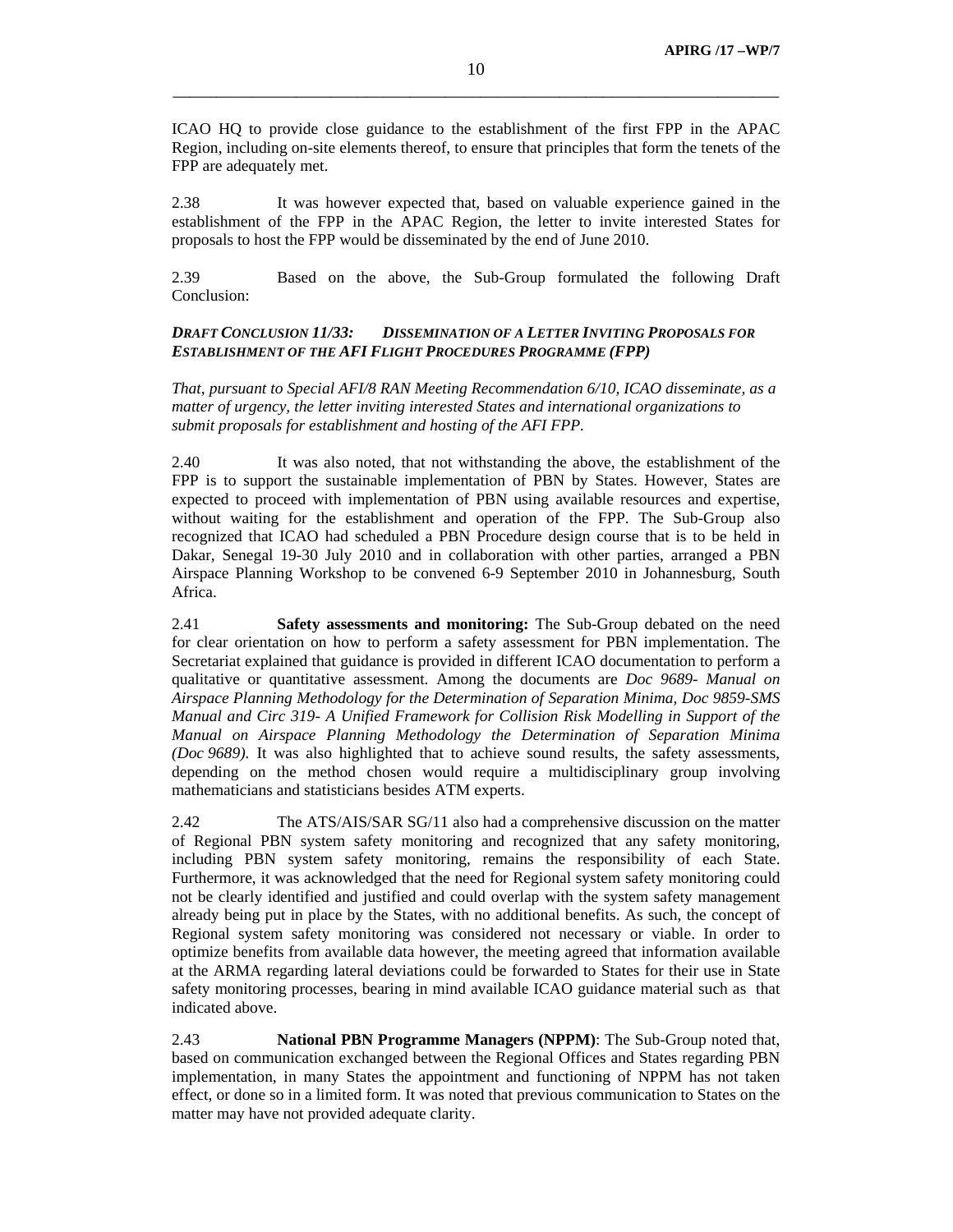2.44 Based on the above, the Sub-Group formulated the following Draft Conclusion:

#### *DRAFT CONCLUSION 11/34: NATIONAL PBN PROGRAMME MANAGERS (NPPM)*

*That, in order to facilitate the implementation of PBN and Regional coordination:* 

- *a) AFI States that have not already done so nominate/designate NPPMs as soon as possible with the terms of reference as at Appendix L to this working paper and provide ICAO with contact details of the NPPMs; and*
- *b) States update the NPPMs contact information provided to ICAO whenever changes have been made.*

2.45 **Aircraft equipage data:** The Sub-Group noted the concerns of the Joint PBN & GNSS/I TFs September 2009, regarding the need for accurate data on aircraft equipage for planning and implementation purposes. It was noted that IATA had obtained valuable statistical information on aircraft equipage and that the data could be used to estimate equipage in non-IATA airline fleets. However, the effort to obtain data relating to general aviation fleets through letters that had been circulated to States had met very limited success. It was further noted that some air navigation service providers (ANSPs) were making efforts to obtain the data from operators, but that this was meeting resistance from operators. In this regard, the meeting requested that the matter of collection of aircraft equipage information be further clarified to the civil aviation authorities who should also be urged to support efforts to collect the data. Accordingly the ATS/AIS/SAR SG/11 formulated the following Draft Conclusion:

# *DRAFT CONCLUSION 11/35: AIRSPACE PLANNING AND AIRCRAFT EQUIPMENT SURVEY*

*That, in order to facilitate airspace planning and decisions related to air navigation infrastructure,* 

- *a) AFI States and Air Navigation Service Providers (ANSPs) are urged to support the ICAO/IATA Global Survey on aircraft equipment aimed at developing a database with accurate information on present and future avionics capabilities of airline fleets;*
- *b) AFI States are urged to make efforts to bring awareness to the aircraft operators regarding the ICAO efforts on aircraft equipage data, and that joint efforts between civil aviation authorities and ANSPs be embarked upon to bring quicker results; and*
- *c) ensure that initiatives for air navigation system enhancements are matched with fleets capabilities and readiness.*

*Note: In order to capture the necessary data, ANSPs are advised to take advantage of the flight plan data (Field 10) on aircraft equipment.* 

2.46 The ATS/AIS/SAR SG/11 noted that the status of development of National PBN Implementation Plans, which were to be completed by 2009 pursuant to Assembly Resolution A36-23, is not known; the primary reason being lack of response from most States. It was also noted however, that the Secretariat will continue with its efforts to obtain the information.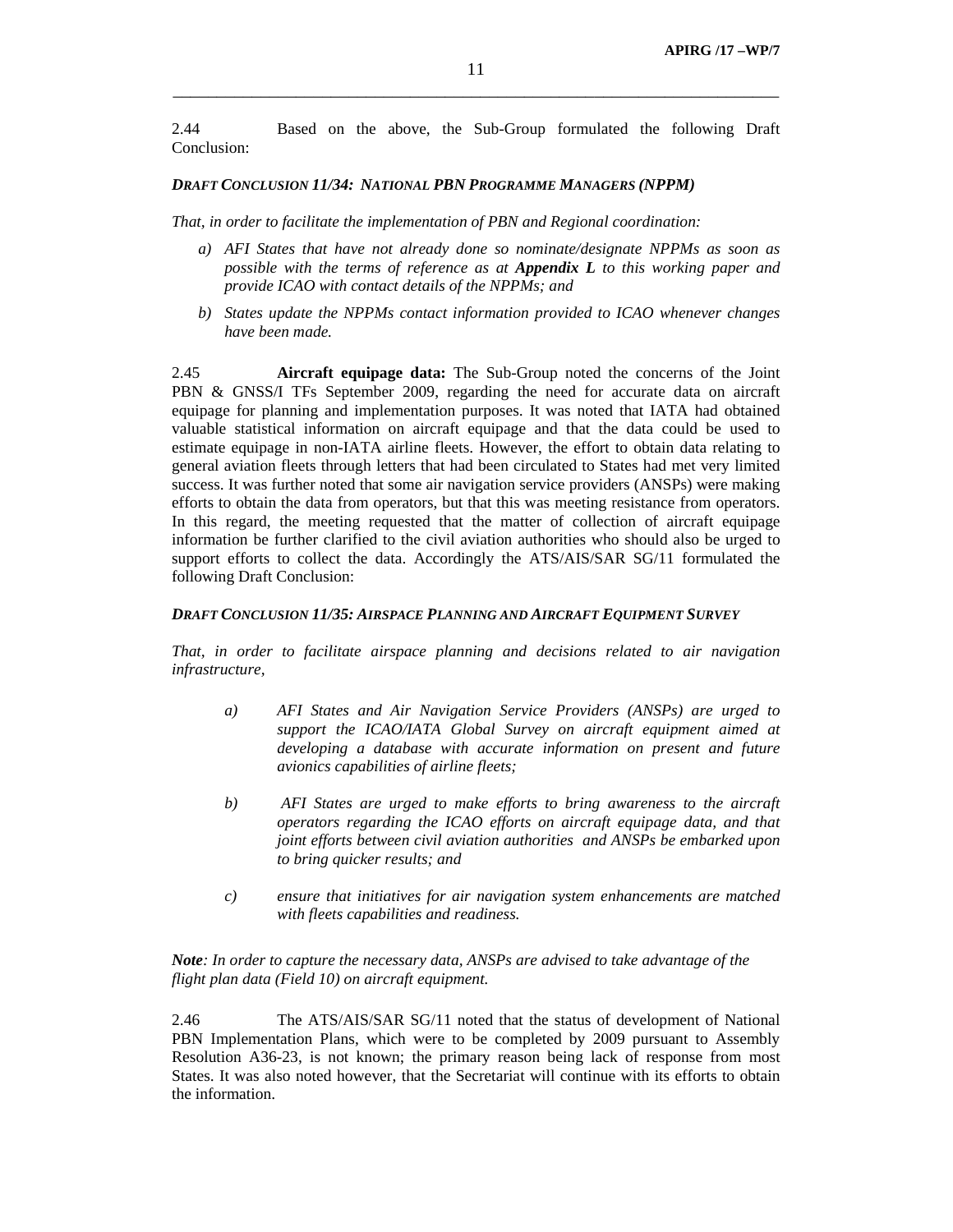2.47 The Sub-Group endorsed a proposal for amendment of Doc 7030 (Regional Supplementary Procedures) in order to update the document regarding current situation in the AFI Region, in particular the requirement relating to RNAV capability with AORRA and IORRA, along with amendments to text which may not be relevant to operations within the AFI Region or EUR/SAM corridor areas of responsibility.

# **SAFETY MANAGEMENT IN AIM**

2.48 **Tactical Action Group (TAG) activities** – The Sub-Group noted the outcome of the second meeting of the APIRG Tactical Action Group (TAG/2) that was held on 23-24 April 2010 in Nairobi, Kenya. It was noted in particular that there were notable trends arising from analysis of Unsatisfactory Condition Report (UCRs) that have come into the TAG database over the past year (since July 2009). Amongst others, the TAG/2 meeting had noted that one State that initially had a considerably high number of UCRs had resolved most of them. However, three States remained with high and increasing numbers of UCRs that include AIRPROXs. Responses to the TAG from these States were also very low.

2.49 It was noted with concern that some of the States to which TAG missions were deemed necessary, had postponed receiving the missions several times. It was also noted that the level of reporting of ATS incidents by States or their air navigation service providers (ANSPs) was significantly slow. Of the 53 AFI States, no more than three to five States were reporting incidents. Many airlines were also not reporting incidents.

2.50 Detailed discussion concerning the TAG and its activities are covered in a separate working paper (WP/37).

2.51 **ATS Incident Analysis Group (AIAG)** – The meeting was also briefed on the outcome of the ATS Incident Analysis Group (AIAG) meeting held in Johannesburg, South Africa, on 8-9 March 2010. It was recalled that the AIAG was established to provide a forum for various aviation organisations and stakeholders, including States, International Organizations Regional and sub-Regional Organizations, to review reported incidents in the AFI region and formulate recommendations to prevent similar occurrences in the future.

2.52 The Sub-Group noted that 142 incidents including 66 AIRPROXs were reported in 2009, and that concerned air navigation service providers (ANSPs) had provided feedback on 122 of the incidents. Although the average rate of feedback was 88%, the response rate varied significantly from one State to another. It was noted that in a number instances, which were increasing compared to 2008, lack of ATC anticipation/ATC situational awareness/ATC proficiency, was either the main cause of incident or a contributing factor. In order to prevent similar occurrences, the AIAG made a number of recommendations which are reflected at **Appendix M** to this working paper.

2.53 **Incident reporting form:** It was recalled that many civil aviation authorities have adopted the ICAO model reporting form in the PANS ATM Doc 4444 Appendix 4, and have made it available to potential users particularly ATS personnel and air crew, through such mechanisms as the Aeronautical Information Publication (AIP). However, it was noted that from experience, most reports are not being submitted through this form.

2.54 In order to improve on the use of the form, it was agreed that there was a need to have a modified version of the form, arranged to make it more user-friendly as well as an electronic format of the form. The meeting noted the effort under way in the Regional Offices to explore more user friendly format of the form, and IATA (SAA) offered to participate in the development of the form.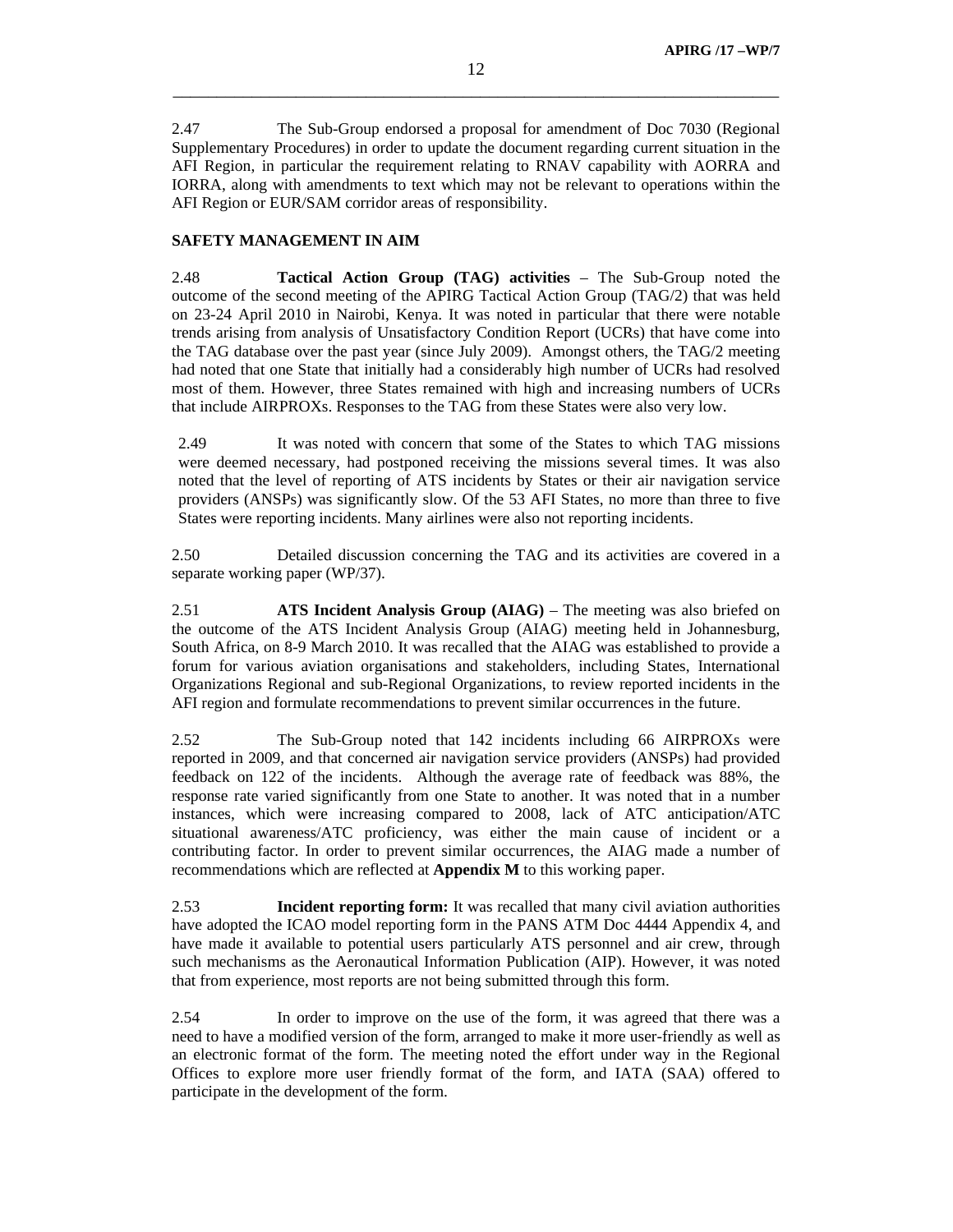2.55 **Safety Management SARPs** – The ATS/AIS/SAR SG/11 and the CNS/SG3 discussed safety management provisions (SARPs and guidance material) in a joint session on the fourth day of the meeting. It was noted that ICAO provisions for Safety Management Programmes in ATS first became applicable in November 2005, in accordance with Amendment 43 to Annex 11.

2.56 It was recalled that the APIRG 15 meeting in Nairobi, Kenya, 26 – 30 September 2005 formulated Conclusion 15/32: *ATS Safety Management*, urging States that had not done so to implement a systematic and appropriate ATS Safety Management Programme to ensure that safety is maintained in the provision of ATS. The Sub-Groups also recalled that 36th Assembly Session of the Assembly adopted a number of Resolutions related to this subject, among them:

- ¾ Resolution A36-7: *ICAO Global Planning for Safety and Efficiency --* Appendix A: *Global Aviation Safety Plan* and Appendix W: *The Provision of Air Traffic Services.*
- ¾ Resolution A36-7 also addresses the concept of "just culture."
- ¾ Resolution A36-8: *Non-disclosure of certain accident and incident records*
- ¾ Resolution A36-9: *Protecting information from safety data collection and processing systems in order to improve aviation safety*
- ¾ Resolution A36-10: *Improving accident prevention in civil aviation*

2.57 It was noted that in an ongoing endeavour to improve safety management, on 2 March 2009, the 186th Session of the ICAO Council adopted Amendment 47 to Annex 11, which arose from, inter alia, a continuing effort towards harmonization of safety management provisions. Provisions of Amendment 47 that relate to safety management, identified in the Annex as Amendment 47B, are applicable as of 18 November 2010. Accordingly, States that will not have complied with these provisions on the date that they become applicable are obliged under Article 38 of the Chicago Convention to file a notification of difference.

2.58 More particularly, the meeting was made aware of the note under paragraph 2.27.4 of Annex 11, which is reflected hereunder, relating to requirement under the SSP to establish and SMS (2.27.3); and requirements relating to lines of safety accountability, including a direct accountability for safety on the part of senior management (2.27.4):

*…The provision of AIS, CNS, MET and/or SAR services, when under the authority of an ATS provider, are subject to the requirements of 2.27.3 and 2.27.4. When the provision of AIS, CNS, MET and/or SAR services are wholly or partially provided by an entity other than an ATS provider, the requirements under 2.27.3 and 2.27.4 relate to the services that come under the authority of the ATS provider, or those aspects of the services with direct operational implications.*

2.59 The Sub-Groups were apprised on the efforts taken by ICAO with regard to training in safety management through various programmes including that introduced by the Secretary General of ICAO under State Letter Ref.: AN 1146-06152 dated 30 June 2006, and the AFI Comprehensive Implementation Programme (ACIP).

2.60 The Sub-Groups acknowledged that detailed information regarding the status of implementation of safety management provisions in the AFI Region was necessary to facilitate the work of the Sub-Groups in fostering implementation. However, the meeting noted that the Status of implementation was not clearly known, particularly in light of the new provisions applicable in November 2010.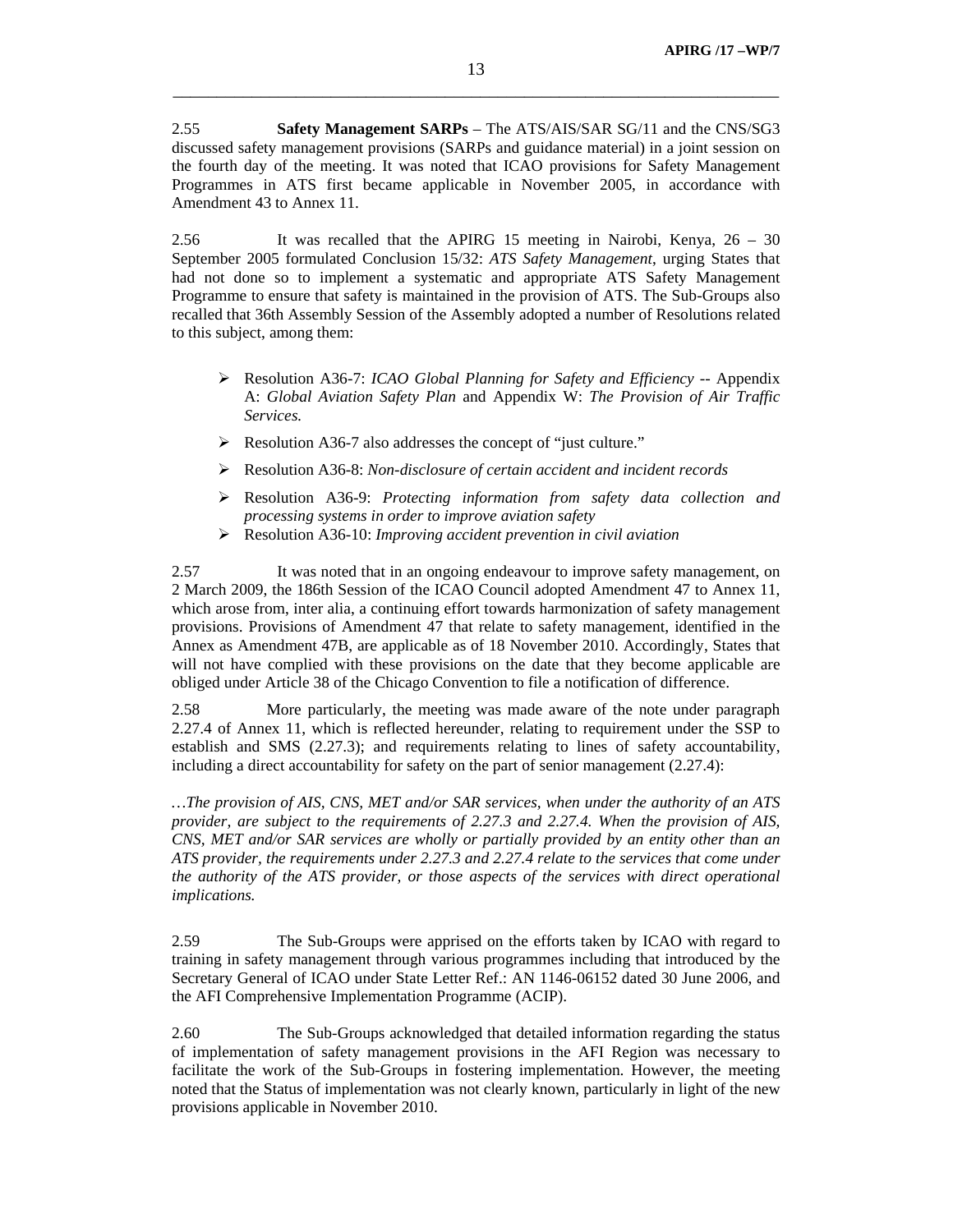2.61 Based on the above, the meeting formulated the following Draft Conclusions:

## *DRAFT CONCLUSION 11/36: IMPLEMENTATION OF SAFETY MANAGEMENT IN THE AFI REGION*

*That, AFI States are urged to take necessary measures including the development and promulgation of legislative/regularity provisions in order to:* 

- *a) implement the Safety Management provision of Annex 11;*
- *b) prioritise giving effect to Assembly Resolutions A36-8, A36-9 and A36-10 regarding collection and protection of safety information, and improving accident prevention*
- *c) take full advantage of the training opportunities availed by ICAO under the ACIP and other programmes*
- *d) make use of guidance material provided by ICAO including, the Safety Management Manual (SMM) (Doc 9859) taking into consideration ICAO improvements on such guidance material from time to time;*

# *DRAFT CONCLUSION 11/37: STATUS OF IMPLEMENTATION OF SAFETY MANAGEMENT PROVISIONS IN THE AFI REGION*

*That, in order to establish the status of implementation of Annex 11 Safety Management provisions in the AFI Region, and in order to facilitate Regional planning and implementation strategies:* 

- *a) the Regional Offices circulate a questionnaire aimed at collecting detailed information on the status of implementation in the AFI Region; and*
- *b) States are urged to cooperate with the efforts of the Regional Offices and to respond to the questionnaires with minimum delay.*

## **CONTINGENCY PLANS**

2.62 The Sub-Group recalled ICAO provisions in Chapter 2 of Annex 11 to the Chicago Convention, and noted that as the contingency plans in most cases constitute a deviation from the facilities and services provided by States in accordance with Article 28 of the Convention on International Civil Aviation (Doc 7300) and as reflected in the Regional ANP. Consequently, as Regional ANPs are approved by the Council, contingency plans also require Council approval . The Subgroup was reminded of Recommendation 5/2 of AFI/7 RAN Meeting 1997, which urged States to develop contingency plans for their area of responsibility

2.63 Reference was also made to Assembly Resolution A36-13 Appendix M: *Delimitation of air traffic services airspaces*, whereby States providing air traffic services over the high seas are encouraged to enter, as far as is practicable, into agreements with appropriate States providing air traffic services in adjacent airspaces, so that, in the event the required air traffic services over the high seas cannot be provided, contingency plans, which may require temporary modifications of ATS airspace limits, will be available to be put into effect with the approval of the ICAO Council.

2.64 The Sub-Group noted that the Secretariat had received updated contingencies plans from some States. However, most States in the AFI Region have either not developed, not updated or not informed the Regional Offices about their contingencies plans pursuant to ICAO provisions.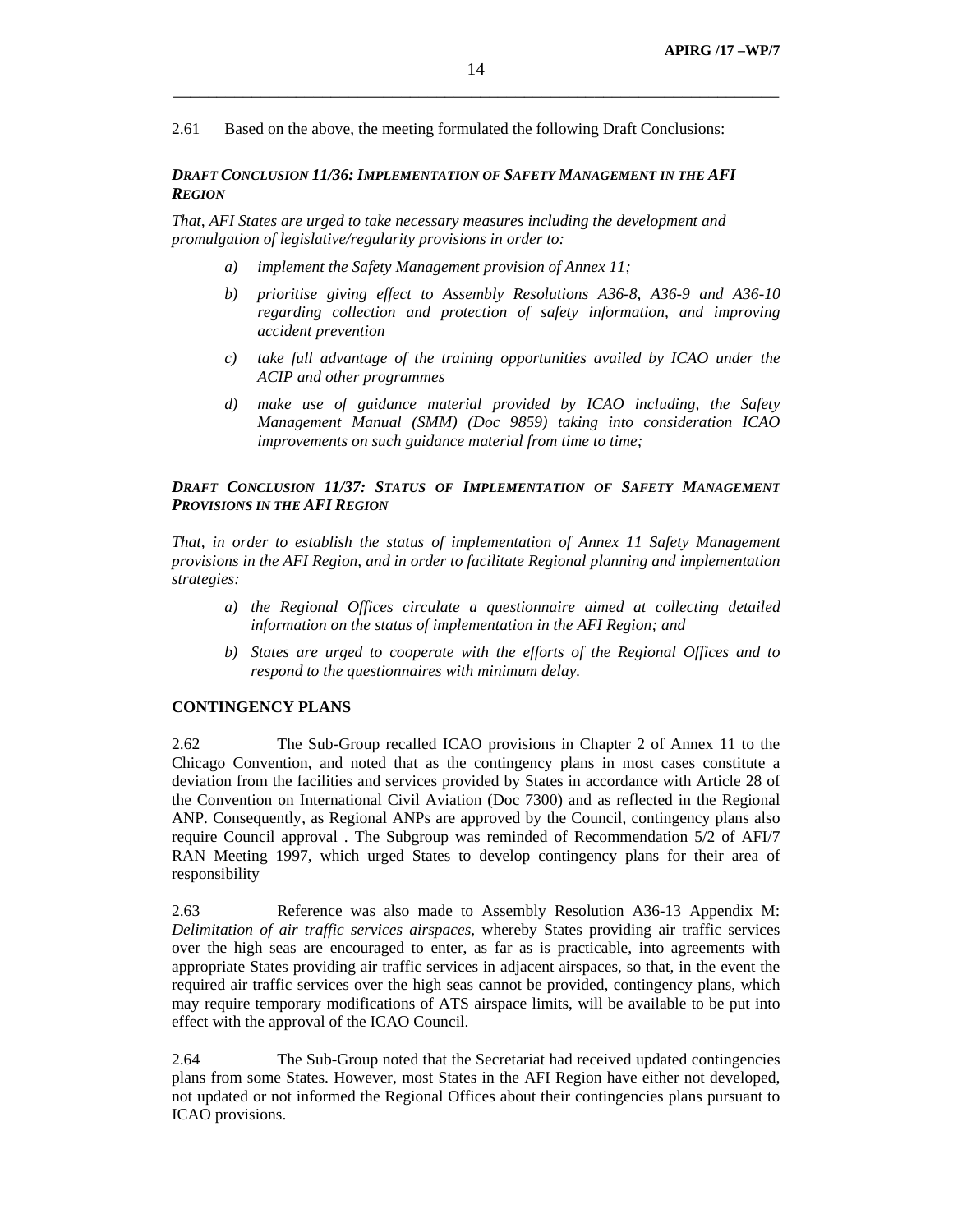2.65 The Sub-Group also recognized the benefit of standardization of the layout of contingency plans, as well as the need to facilitate the process of their approval, noting that there could be changes in routes, events, ATS and related capabilities, etc., which may necessitate review and updating of the plans prior to final approval as the need for their activation becomes imminent.

2.66 In view of the above, the need to support States to address deficiencies related to contingency planning was recognized. It was also acknowledged that in order to enhance the effectiveness of contingency planning, coordination and implementation, experience has pointed to the benefit of using a common template. Accordingly, the ATS/AIS/SAR SG/11 endorsed the contingency plan development template at **Appendix N** to this working paper. The objective of the template is, amongst others:

- $\triangleright$  to take advantage of the experiences in using it elsewhere and facilitate inter-FIR coordination,
- $\triangleright$  to reduce diversity in the development of the various States' plans, in particular the layout thereof, where such diversity is not necessitated by specific intricacies of the Region and/or of individual States, thereby enhancing their presentation and utility to users and stakeholder; and
- $\triangleright$  to enable the expeditious review, update and presentation of the contingency plan to the President of the Council for approval when the need for its activation becomes necessary.

2.67 The Sub-Group also endorsed the contingency plan model based on the endorsed template, which provided exemplary material on the development of the template. It was emphasized that the template and the model are not intended to replace the need for collaborative processes and the involvement of all relevant stakeholders in the development of contingency plans, as indicated in Annex 11.

2.68 Concern was raised regarding delays experienced by some States, of responses from Regional Offices on communication from the States in the process of developing contingency plans as indicated in Section 2.30 of Annex 11 to the Convention. It was highlighted that the delays discourage efforts by States to comply with ICAO provisions, as opposed to assistance being available from the Regional Offices as indicated in Annex 11.

2.69 Based on the above and in order to further assist AFI States in developing their contingency plans, the Sub-Group formulated the following Draft Conclusion:

### *DRAFT CONCLUSION 11/38: DEVELOPMENT AND PROMULGATION OF CONTINGENCY PLANS*

*That,* 

- *a) AFI States are urged to develop/update and promulgate contingency plans in accordance with Annex 11 and Annex 15 provisions;*
- *b) AFI States use available ICAO guidance material for the development and promulgation of contingency plans including the template at <i>Appendix N* to this *working paper); and*
- *c) ICAO Regional Offices carry out a survey on the status of development of contingency plans in the AFI Region in order to inform the ATS/AIS/SAR Sub-Group for necessary action.*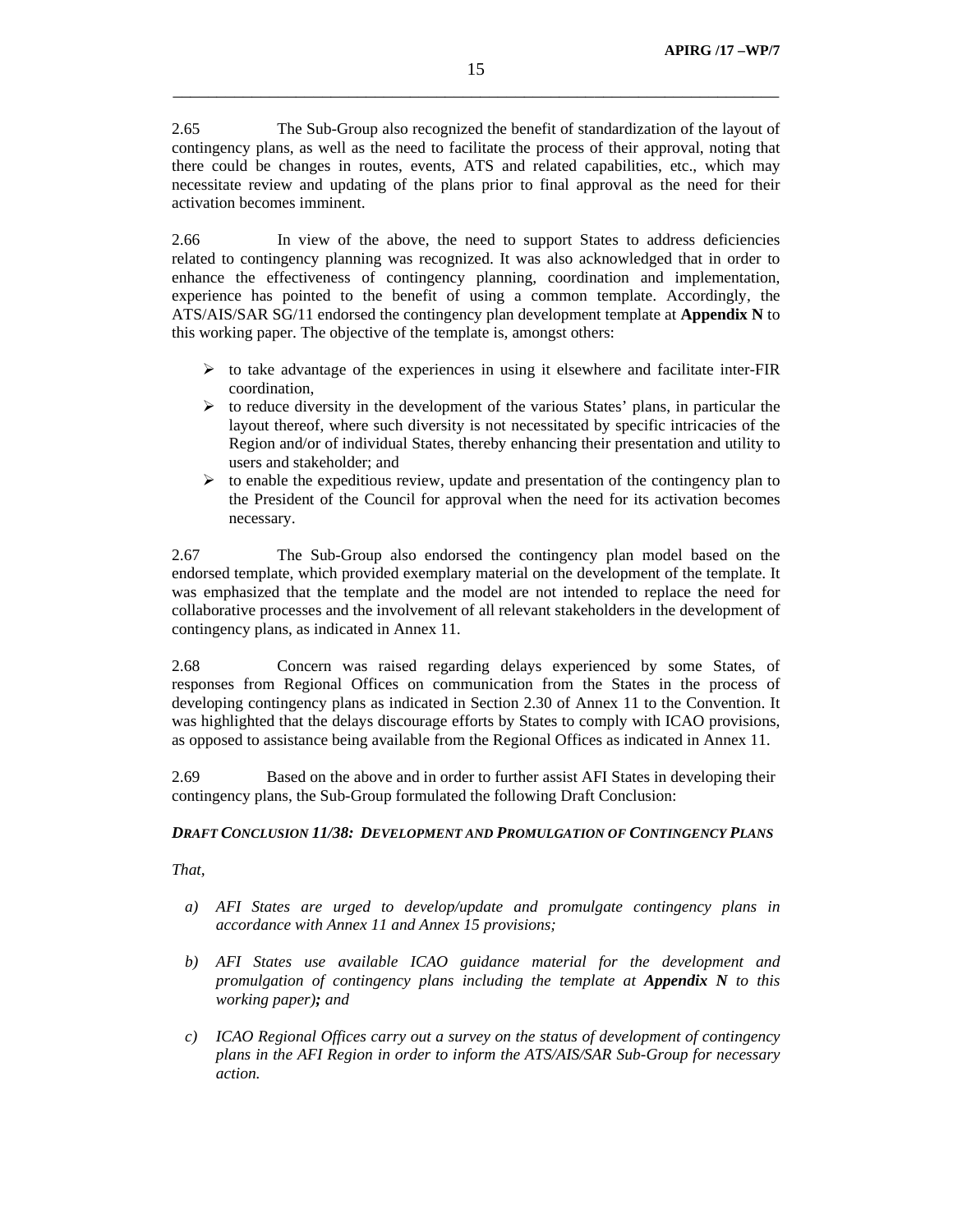*d) ICAO Regional Offices expedite responses to States on matters related to development of contingency plans, as well processes for approval of contingency plans submitted by States.* 

# **SEARCH AND RESCUE (SAR)**

2.70 The meeting recalled provisions relating to States' obligations with regard to SAR, particularly Article 25 of the Convention on International Civil Aviation, and Annex 12 thereto. It was further recalled that in support of the provisions of Annex 12, the basic principles, operational requirements and planning criteria regarding search and rescue services are also indicated in the Basic Air Navigation Plan (ANP) (Doc 7474).

2.71 It was recalled also that some of the provisions in the ANP are the outcome of Regional Air Navigation (RAN) and APIRG meetings. In this regard, the following RAN Recommendations and APIRG Conclusions were recalled:

- $\triangleright$  AFI 7 meeting recommendations:
- Recommendation 6/1 Carriage of 406 MHZ ELTs
- Recommendation 6/2 Satellite-aided search and rescue
- Recommendation 6/3 Cooperation between States
- Recommendation 6/4 Coordination with maritime SAR authorities
- Recommendation 6/5 Training of SAR personnel
- Recommendation 6/6 Search and rescue seminars
- Recommendation 6/7 Search and rescue exercises
- Recommendation 6/8 Search and rescue facilities
- $\triangleright$  APIRG 15 Conclusions and Decisions:
- Conclusion 15/97 Search and Recue (SAR)
- Decision 15/98 SAR Funding
- $\triangleright$  SP AFI/8 RAN Meeting
	- Recommendation 6/22 Establishment of sub-regional search and rescue (SAR) arrangements

2.72 The Sub-group acknowledged that the abovementioned AFI/7 provisions relating to SAR continue to have high relevance, and that more effort was necessary to give effect to the APIRG Conclusions and SP AFI/8 RAN Recommendation.

2.73 Furthermore, it was recalled that the ICAO Assembly has adopted Resolution 36-13: *Consolidated statement of continuing ICAO policies and associated practices related specifically to air navigation,* which is reviewed and updated as necessary at every Assembly Session. Appendix N of the Resolution is about *Provision of Search and Rescue Services*, and the resolving clauses of Appendix N address various elements that are pertinent to implementation, delimitation of areas, cooperation with maritime search and rescue services, agreements with other States, delegation of responsibilities and remedies to inadequacies in the provision of efficient SAR services.

2.74 The Sub-Group recalled that the International Cospas-Sarsat System ceased satellite processing of 121.5/243 MHz beacons on 1 February 2009. As such, for continued sole users of the 121.5/243 MHz beacons (who have not installed 406 Mhz beacons), this brings the alert services conditions to the pre-1985 era, when there was no satellite coverage service for the beacons.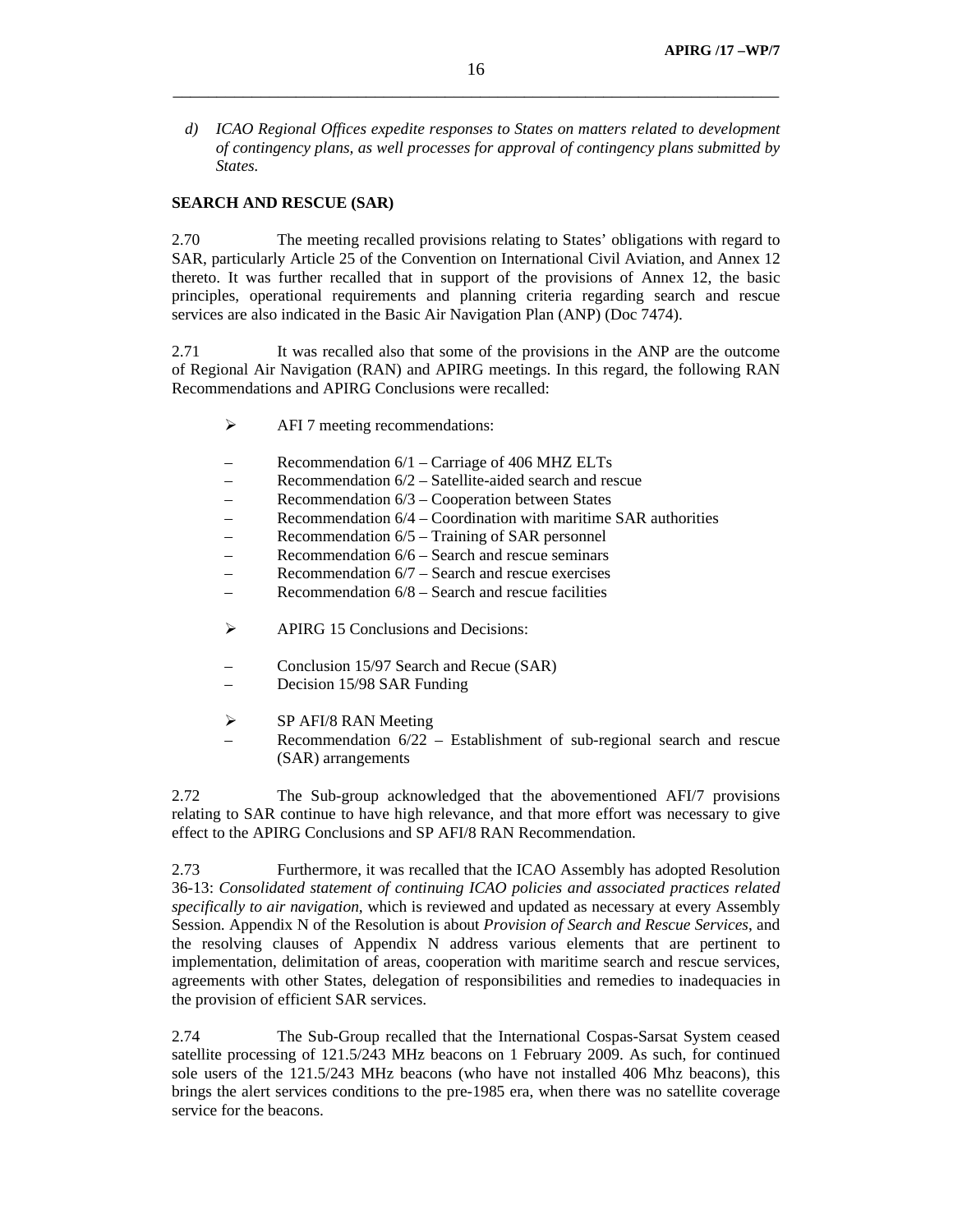2.75 Based on the above, the meeting agreed that more effort should be expended by the Sub-Group in its future meetings, to foster implementation of the SARPs. Furthermore, the meeting agreed to establish a task force pursuant to SP AFI RAN Recommendation 6/22, and accordingly formulated the following Draft Decision and Draft Conclusion:

## *DRAFT DECISION 11/39: AFI SAR SERVICES INTEGRATION TASK FORCE (ASSI TF)*

*That, in order to progress the initiatives taken at the Port Elizabeth Consultative Conference of October 2007 on integration of SAR services and similar other initiatives in the AFI Region, the AFI SAR Services Integration Task Force (ASSI TF) is established with the terms of reference at Appendix 9A to the report on agenda item 9.* 

# *DRAFT CONCLUSION 11/40: SEARCH AND RESCUE SERVICES*

*That, with the objective to foster the implementation of SAR services and improvement of SAR systems in the Region, AFI States are:* 

- *a) urged to establish joint aviation/maritime rescue coordination centres (RCCs) in order to optimize usage of resources and coordination;*
- *b) encouraged to establish sub-regional task forces to progress the development SAR cooperative arrangements and integration of SAR services; and*
- *c) urged to consider entering into agreements with States that have adequate facilities (within or outside the sub-region) to assist in SAR operations.*

# **CIVIL/MILLITARY COORDINATION**

2.76 The Sub-Group recalled that there are several documents containing provisions related to the subject of civil/military coordination. These include: the Chicago Convention (Article 3) Annexes 2, 11 and 15, PANS ATM (Doc 4444), Air Traffic Services Planning Manual (Doc 9426), Manual Concerning Safety Measures Relating to Military Activities Potentially Hazardous to Civil Aircraft Operations (Doc 9554) and Manual concerning Interception of Civil Aircraft (Doc 9433).

2.77 Note was also made of Assembly Resolution A36-13 Appendix O - *Coordination of civil and military air traffic,* as well as AFI/7 RAN Meeting Recommendation 5/3 – *Civil/Military Coordination* and APIRG 15 Conclusion 15/52: *Civil/Military Coordination*, all urging States to take a number of measures including establishment of appropriate civil/military bodies, informing military authorities about ICAO provisions, and arranging permanent liaison and close coordination between civil ATS units and relevant military units.

2.78 The Sub-Group was apprised on the Global Air Traffic Management Forum on Civil/Military Cooperation, Montreal, October 2009. It was noted that the forum considered a Draft Outline of the ICAO Guidance on Civil/Military Cooperation. One of the objectives in the drafting is that States will be requested to provide ICAO with information on their best practices for civil/military cooperation as well as for the management of airspace use.

2.79 Based on the above, the meeting agreed to more comprehensively address the issues of civil military/coordination and cooperation in the next meeting of the Sub-Group.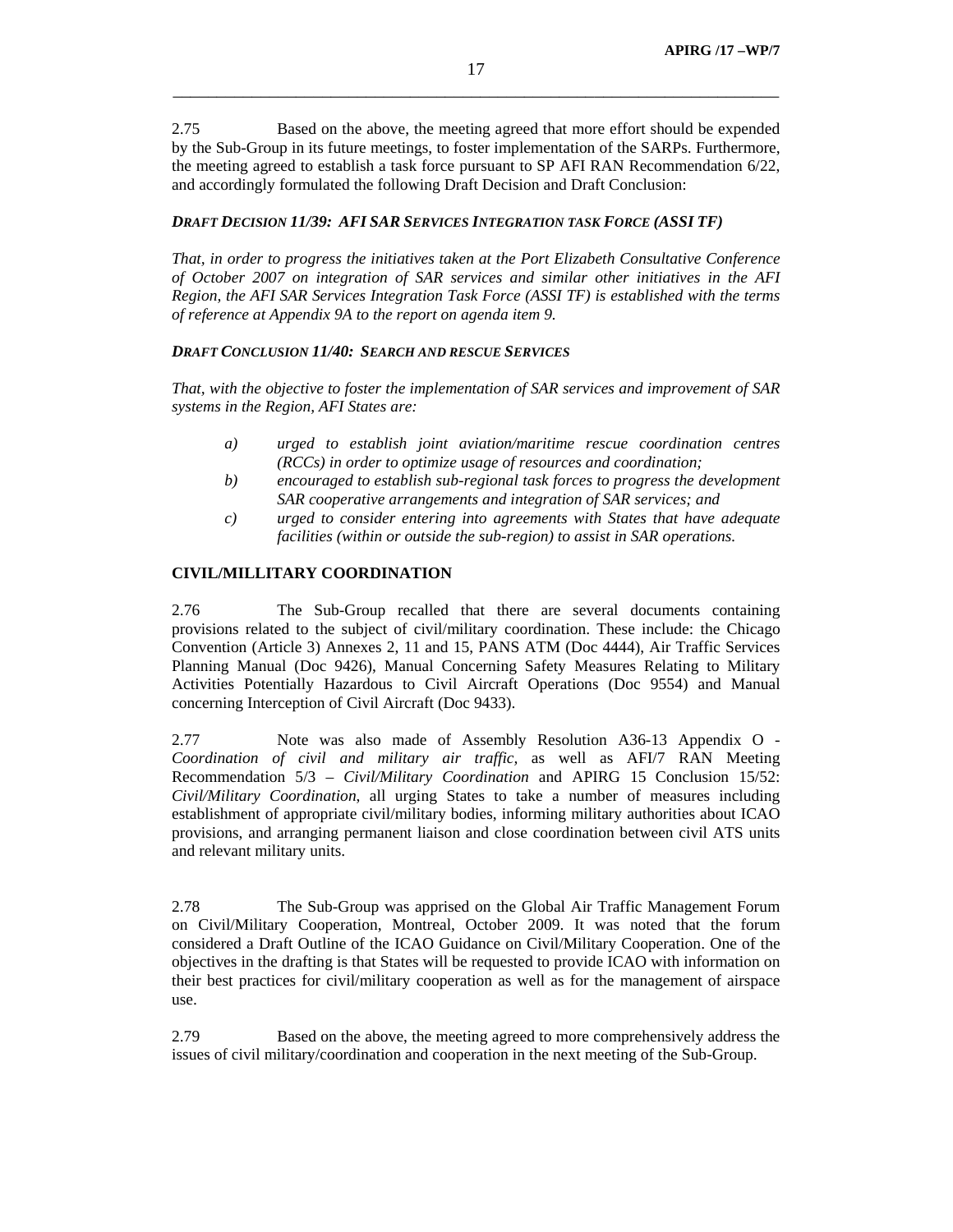# **TRANSITION TO NEW ICAO FLIGHT PLAN CONTENT**

2.80 The ATS/AIS/SAR SG/11 recalled that on 28 May 2008, amendment No. 1 to the Fifteenth Edition of the Procedures for Air Navigation Services — Air Traffic Management (PANS-ATM, Doc 4444) was approved, calling for substantial changes to ICAO flight plan to take effect from 15 November 2012. The interim edition of the amendment is available as an attachment to State letter AN 13/2.1-08/50 dated 25 June 2008 on the ICAO-NET (www.icao.int/icaonet).

2.81 It was noted that the new ICAO model flight plan form and related provisions are necessary to allow ATM systems to make optimum use of advanced aircraft capabilities as well as to meet the evolving requirements of automated ATM systems. The new flight plan addresses air navigation functionalities and technologies such as RVSM, PBN, RCP, ADS-B and GNSS, while maintaining a high degree of commonality with the existing flight plan format. It should be noted that the amendment to the flight plan is an interim step towards a completely revamped system of interaction between aircraft and the ATM system, wherein the aircraft will be an integral part of the ATM system as envisaged in the Global ATM Operational Concept.

2.82 The Sub-Group was informed on the preparations for implementation of the new provisions related to flight plan established by Amendment 1 to the 15th edition of PANS-ATM (Doc 4444). It was also recalled in this regard that the Special AFI/8 Regional Air Navigation Meeting (SP AFI/8 RAN) Durban, South Africa, 24 to 29 November 2008 noted that the impact of the modifications to flight data processing systems would vary from one air navigation service provider and State to another depending on their data requirements, the level of validation necessary and the types of systems in place, and would require significant effort and lead time for States, air navigation service providers and aircraft operators.

2.83 It was noted furthermore that because the change-over should be coordinated with all stakeholders, the planning and implementation regional groups (PIRGs) should develop coordinated transition plans with common strategies and mitigation measures. The RAN Meeting therefore agreed to a basic checklist in the form of a Performance Framework Form (PFF), to be followed by States and used by APIRG to monitor transition efforts. Accordingly, the SP AFI RAN formulated Recommendation 6/5 – *Implementation of the new ICAO model Flight Plan Form.*

2.84 It was noted with concern that the AFI Region preparations, which (other than the AFI/8 guidance) are yet to start effectively, were almost 18 months in delay, given the lead time provided by ICAO in May 2008.

2.85 Besides the transition guidelines already published by ICAO in State Letter AN 13/2.1-09/9 dated 06/02/2009, the Sub-Group was informed about and introduced to the Flight Plan Implementation Tracking System (FITS), a web-based tool that can be accessed at **http://www2.icao.int/en/FITS/Pages/home.aspx** to monitor the implementation of the new FPL in all ICAO Regions and help States and stakeholders organization involved in flight data processing system to clarify issues related to the interpretation and implementation of the new provisions.

2.86 It was noted that in order to facilitate preparation, a brief questionnaire regarding existing and planned flight plan processing capability and points of contact was circulated under cover of a State Letter in December 2009. Only 20 States responded. It was agreed that due to time constraints for the transition, prior to States providing focal points for the transition, attendees of the ATS/AIS/SAR SG/11 meeting would fulfil the necessary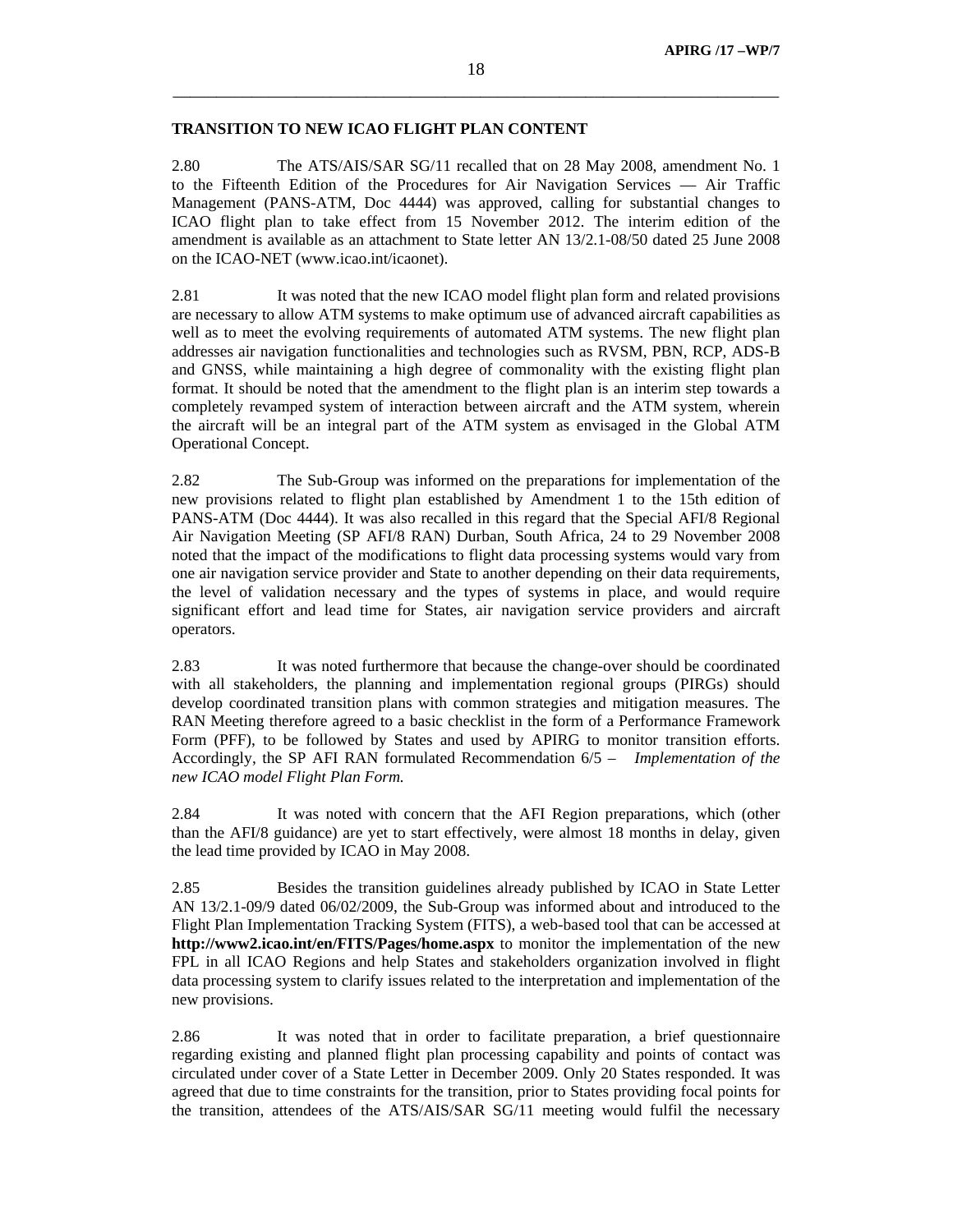coordination role. In order to address the necessary coordination and guidance requirements, the ATS/AIS/SAR SG/11 also agreed to establish a flight plan transition task force.

2.87 Based on the above, the ATS/AIS/SAR SG/11 formulated the following Draft Decision:

# *DRAFT DECISION 11/41: ESTABLISHMENT OF THE AFI FLIGHT PLAN TRANSITION TASK FORCE (FPLT TF)*

*That, in order to enable a harmonized Regional implementation of Amendment 1 to the Fifteenth Edition of PANS-ATM (Doc 4444) in coordination with other ICAO Regions:* 

- *a) the AFI Flight Plan Transition Task Force (FPLT TF) is established with the terms of reference (TOR) at Appendix O to this working paper.*
- *b) the Task Force should, if practical hold its first meeting as soon as possible but no later than September 2010;*
- *c) AFI States are urged to provide to the Task Force information requested with regard to its studies and assessments, with minimum delay; and*
- *d) noting that after APIRG 17 the next regular meeting of APIRG will be in 2012, the ATS/AIS/SAR SG may endorse the Regional Strategy and Plan to the Task Force TOR, including changes thereto, on behalf of APIRG.*

2.88 The Sub-Group was of the view that, in consideration of the preparatory and implementation issues related to the new flight plan format, as well experience from other Regions, it is necessary to educate concerned stakeholders in order to enable their optimum contribution in the transition process. In this regard, the meeting formulated the following Draft Conclusion:

## *DRAFT CONCLUSION 11/42: CONVENING OF A WORKSHOP ON IMPLEMENTATION OF NEW ICAO FLIGHT PLAN MODEL PROVISIONS*

*That, in order to enable the optimum contribution of relevant stakeholder in the transition to and implementation of the new ICAO flight plan mode provisions, Regional Offices arrange workshops to sensitize and inform States, ANSPs and related entities.* 

# **REVIEW OF AIR NAVIGATION DEFICIENCIES IN THE AIS, ATM, MAP AND SAR FIELDS**

2.89 The Sub-Group noted past efforts and concerns by the RAN Meetings, ALLPIRG and with the framework of APIRG to resolve identified air navigation deficiencies in the AFI Region. The Sub-Group also drew attention to the definition of "deficiency" as approved by the ICAO Council, *"a deficiency is a situation where a facility, service or procedure does not comply with a regional air navigation plan approved by the Council, or with related ICAO Standards and Recommended Practices, and which situation has a negative impact on the safety, regularity and/or efficiency of international civil aviation*"

2.90 The ATS/AIS/SAR SG/11 noted that based on currently available information at the Secretariat as of March 2010, 44 States have no deficiencies in the field of ATM, 51 in the fields of AIS/MAP, while in the field of SAR most States (40-45) have three similar deficiencies identified between 1991 and 1995. The meeting agreed that the existing list of deficiencies is not useful, given the picture reflected by, inter alia, reports from the USOAP audit of AFI States, unsatisfactory condition reports (UCRs) considered by the AFI Tactical Action Group (TAG). The current list of deficiencies is at **Appendix P** to this working paper.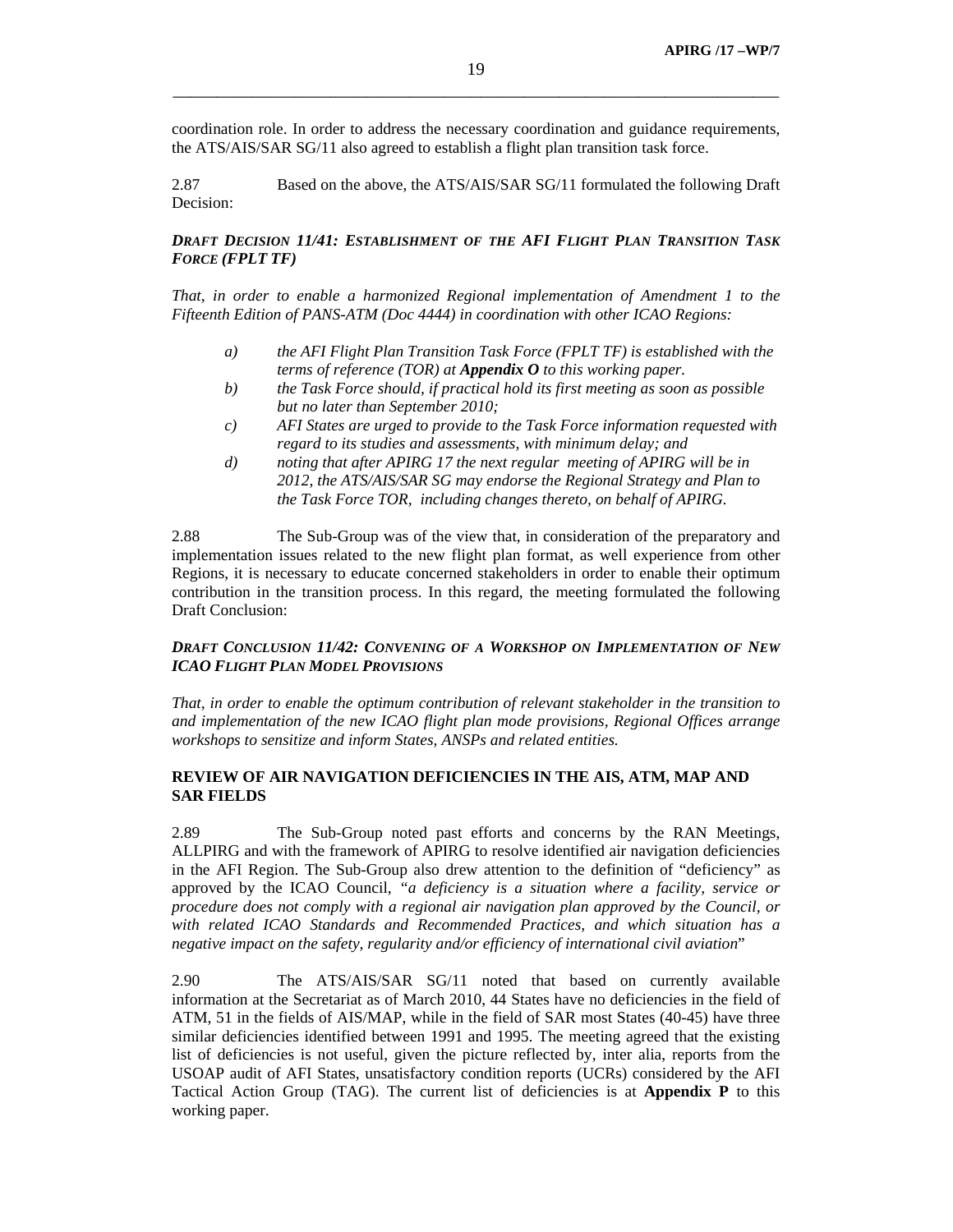2.91 The meeting acknowledged that a comprehensive review of the AFI deficiency database is necessary in order to more closely reflect the actual status of deficiencies, and in turn to trigger appropriate measures to resolve such deficiencies. Accordingly, the meeting formulated the following Draft Conclusions:

# *DRAFT CONCLUSION 11/48: ELIMINATION OF AIR NAVIGATION DEFICIENCIES IN THE ATM, AIS/MAP AND SAR FIELDS*

*That, in order to facilitate the updating of the deficiency database by the Regional Offices, and to foster the elimination of deficiencies in the AFI Region* 

- *a) APIRG Subsidiary bodies and Secretariat establish a comprehensive list comprising all air navigation deficiencies consistent with the ICAO definition of deficiency as approved by Council, for necessary attention; and;*
- *b) States and international organizations (including IATA, IFALPA, IFATCA) are urged to actively contribute towards updating the deficiency database, by providing to the Regional Offices, information on the implementation status of SARPs and Air Navigation Plan (ANP) requirements;*
- *c) AFI States provide copies of action plans developed in pursuant to SP AFI/8 RAN Recommendation 6/25 to the concerned APIRG Subsidiary bodies and the Regional Offices.*
- *d) APIRG adopt a matrix similar to the model in safety management guidance (Appendix F) to facilitate a consistent assessment and prioritization of deficiencies (i.e. Urgent, Top Priority and Intermediate requirement).*

## *DRAFT CONCLUSION 11/49: DEVELOPMENT OF THE AFI WEB-BASED AIR NAVIGATION DEFICIENCY DATABASE*

*That, in order to enable States and International Organizations to contribute directly to the deficiency database on a continuous basis, ICAO Regional Offices expedite the development of a web-based AFI Air Navigation Deficiencies Data Base (AANDD).* 

# **APPELLATION OF THE SUB-GROUP AND FUTURE WORK PROGRAMME**

2.92 The Sub-Group recalled the background issues relating to the establishment and appellation of the Sub-Group, including the dissolution of the CNS/ATM Sub-Group that was replaced by the ATM Sub-Group, use of the ATS and ATM terminologies within ICAO, and noted functional experiences within APIRG and other PIRGs.

2.93 In discussing options for change of the name of the Sub-Group to more accurately reflect its functions and current developments, the Sub-Group gave consideration to the meaning of air traffic management (ATM) used in the context of PANS-ATM (Doc 4444), the wider meaning in the ATM Operational Concept, other views and probable impact of the name. It was also acknowledged that replacement of ATS, AIS and SAR by ATM in favour of the wider meaning of the latter, could very well lead to a situation whereby some authorities misunderstand the name to mean that AIS and SAR expertise is not required at the Sub-Group meetings and its business.

2.94 Concern was also raised that despite various efforts including APIRG and RAN Meetings Conclusions and Recommendations aimed at encouraging the participation of SAR experts in the meetings of ATS/AIS/SAR Sub-Group, the SAR field was consistently, significantly underrepresented in the Sub-Group meetings. Furthermore, typically only one working paper covers SAR issues in the Sub-Group meetings. It was noted that part of the challenge could be the limitation or lack of SAR expertise in the Region.